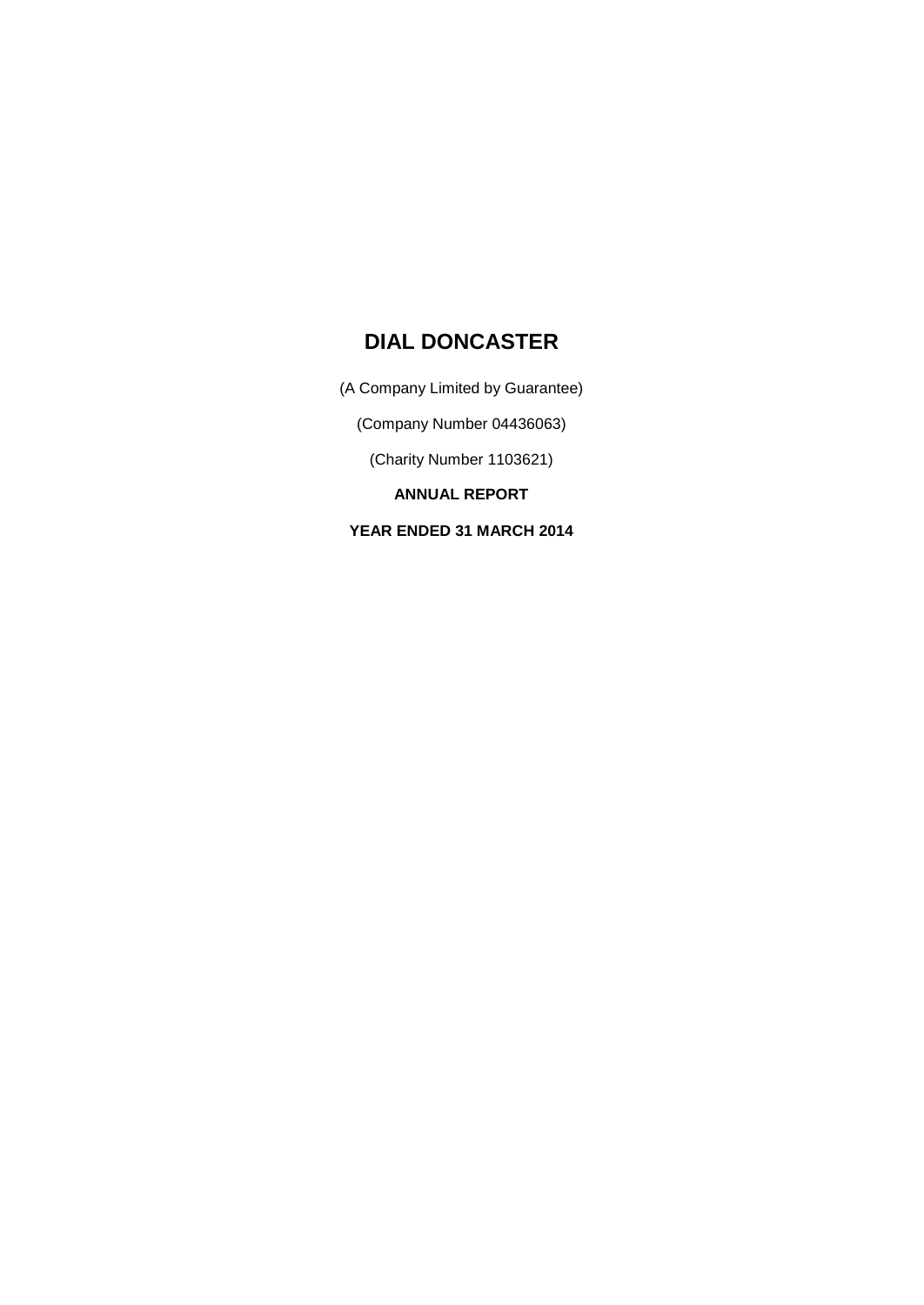## **CONTENTS**

|                                                 | Page      |
|-------------------------------------------------|-----------|
| <b>Report of the Trustees</b>                   | $1 - 9$   |
| <b>Statement of Directors' Responsibilities</b> | 10        |
| <b>Independent Auditor's Report</b>             | $11 - 12$ |
| <b>Statement of Financial Activities</b>        | 13        |
| <b>Balance Sheet</b>                            | 14        |
| <b>Notes to the Financial Statements</b>        | $15 - 26$ |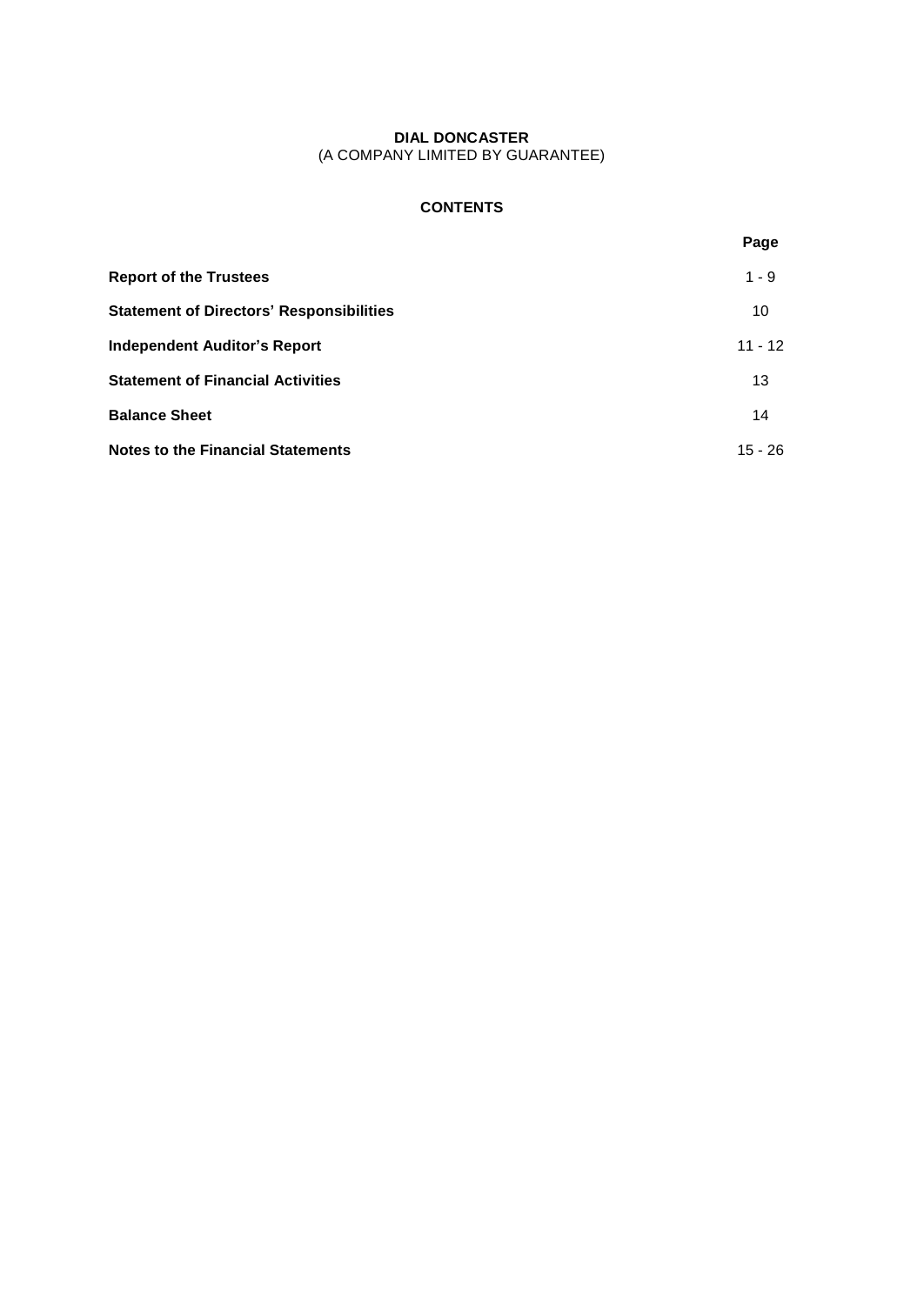## **TRUSTEES<sup>í</sup> REPORT FOR THE YEAR ENDED 31 MARCH 2014**

The Trustees are pleased to present their report together with the financial statements of the charity for the year ended 31 March 2014.

## **Reference and Administrative Information**

| Charity name:                              | <b>DIAL Doncaster</b>                                                                                                                 |
|--------------------------------------------|---------------------------------------------------------------------------------------------------------------------------------------|
| Charity registration number:               | 1103621                                                                                                                               |
| Company registration number:               | 04436063                                                                                                                              |
| Registered office and operational address: | Unit 9/11 Shaw Wood Business Park<br>Shaw Wood Way<br>Doncaster<br>DN <sub>2</sub> 5TB                                                |
| <b>Trustees/Management Committee</b>       |                                                                                                                                       |
| President                                  | Rosie Winterton MP                                                                                                                    |
| Chairperson<br>Vice Chairperson            | Dr S P Ekins<br>Mrs J Smith                                                                                                           |
| <b>Charity Trustees</b>                    | Mr J Dunlop<br>Mrs E Dunlop<br>Dr S P Ekins<br>Mrs S Hope<br>Mrs A Laud<br>Mrs B M Smith<br>Mrs J Smith<br>Ms K Maddison<br>Mr E Laud |
| <b>Directors of the Company</b>            | Dr S P Ekins<br>Mrs A Laud                                                                                                            |
| <b>Company Secretary</b>                   | Ms L Lee                                                                                                                              |
| <b>Senior Management Team</b>              |                                                                                                                                       |
| <b>Chief Executive</b>                     | Ms L Lee                                                                                                                              |

Deputy Chief Executive<br>
Office Manager<br>
Mr M Talbot

Finance Manager Manager Mrs P Barnett

Office Manager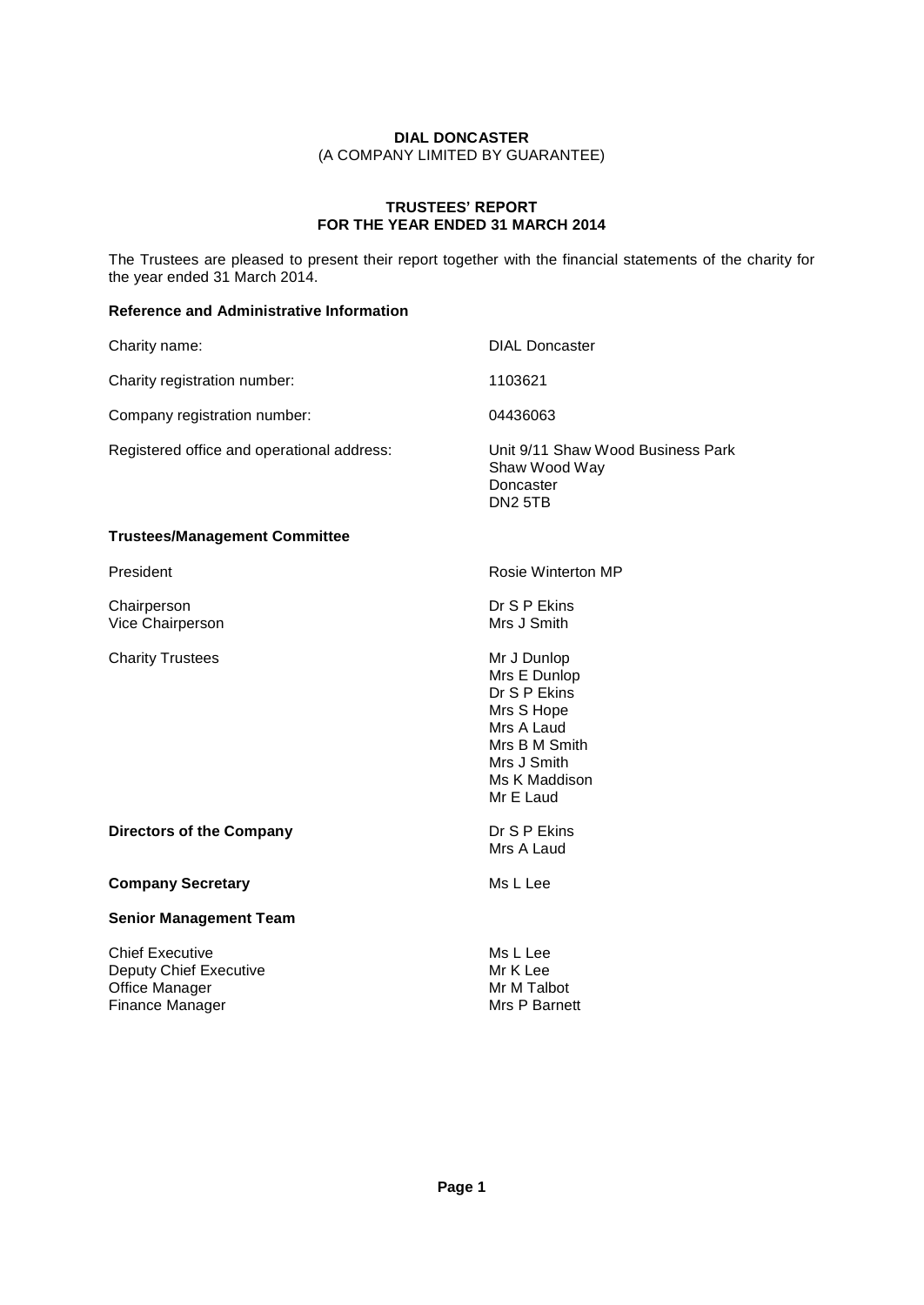## **TRUSTEES<sup>í</sup> REPORT FOR THE YEAR ENDED 31 MARCH 2014**

| Auditor           | <b>BDO LLP</b><br>2nd Floor<br><b>Fountain Precinct</b><br><b>Balm Green</b><br>Sheffield<br><b>S1 2JA</b> |
|-------------------|------------------------------------------------------------------------------------------------------------|
| <b>Bankers</b>    | Yorkshire Bank plc<br>St Sepulchre Gate<br>Doncaster<br>DN <sub>1</sub> 1SJ                                |
| <b>Solicitors</b> | <b>Taylor Bracewell</b><br>17-23 Thorne Road<br>Doncaster<br>DN1 2RP                                       |

#### **Structure, Governance and Management**

#### **Governing Document**

DIAL Doncaster is a charitable Company Limited by Guarantee and is governed by its Memorandum and Articles. It has two Directors and a Company Secretary. In the event of the company being wound up, DIAL Doncaster is a charitable Company Limited by Guarantee and is<br>Articles. It has two Directors and a Company Secretary. In the ever<br>members are required to contribute an amount not exceeding £1.

#### **Members of the Management Committee**

The "Charity Trustees", for the purposes of charity law are known as Members of the Management Committee. Members of the Management Committee who served during the year and up to the date of The "Charity Trustees", for the purposes of charity law are known as Members of the Management<br>Committee. Members of the Management Committee who served during the year and up to the date of<br>this report are set out on page Limited Company.

DIAL Doncaster is managed by the Management Committee comprising of up to 15 elected Trustees. The Trustees form the governing body of the charity and are responsible for ensuring the organisation is working within the bounds of the Memorandum and Articles.

Management Committee Members are elected at the charityís Annual General Meeting.

Our Trustees bring a wealth and diversity of professional skills, experience and knowledge to contribute to the development of the organisation, and are committed to the concept and values of DIAL Doncaster.

Management Committee Members are fully aware of their responsibilities regarding the organisation.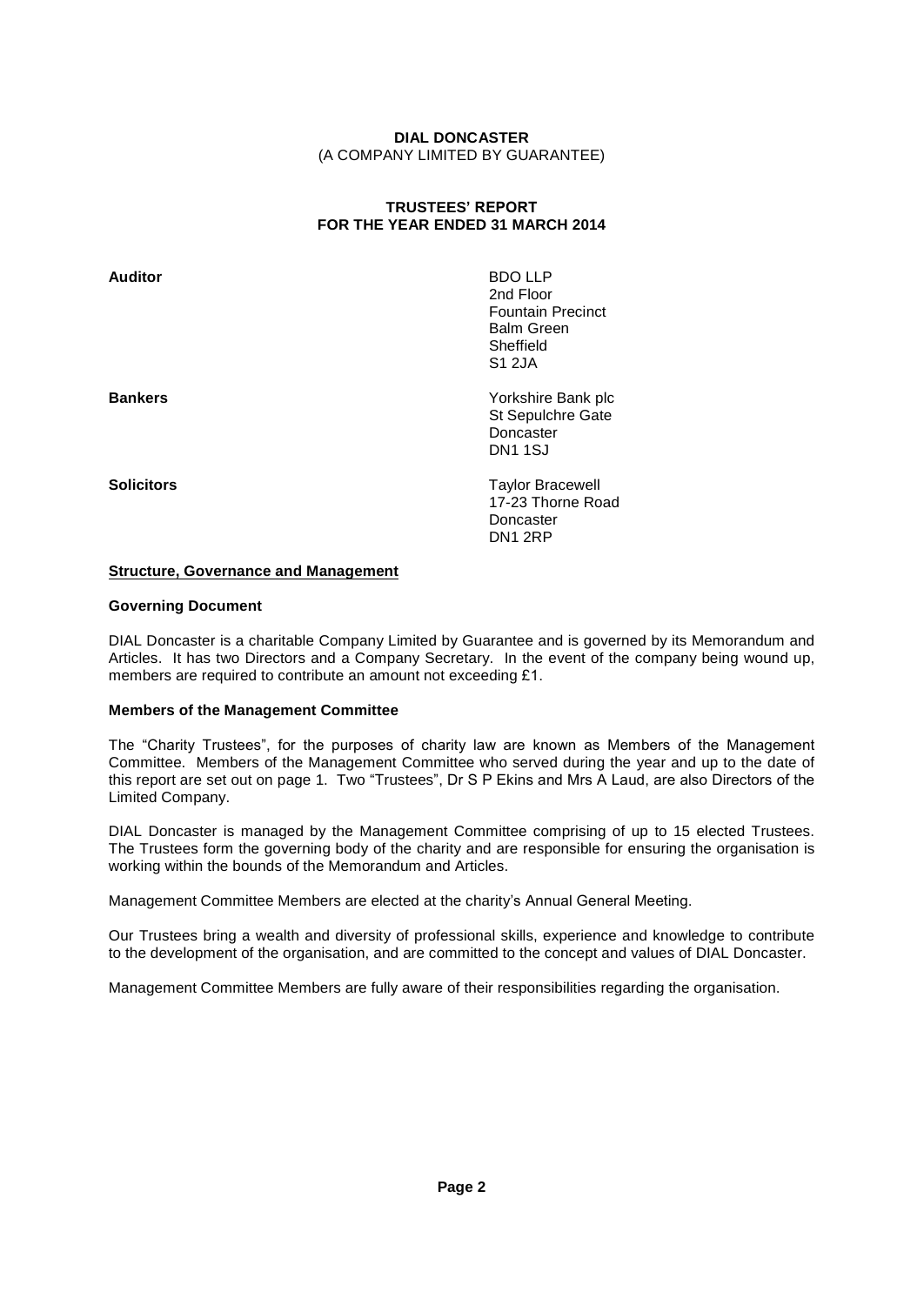#### **TRUSTEES<sup>í</sup> REPORT FOR THE YEAR ENDED 31 MARCH 2014**

#### **Trustee Induction and Training**

All new Trustees and Management Committee Members have an induction into the organisation and training courses are offered.

The Trustees are familiar with the work of the charity and they are encouraged to visit the services provided. New Trustees meet with the existing Committee to familiarise themselves with the charity and the context within which it operates. Areas covered:

- The obligations of Management Committee Members.
- The main documents which set out the operational framework of the charity including the Memorandum and Articles.
- The current financial position as set out in the latest published accounts.
- The vision and values of the charity and future plans, objectives and targets as laid out in DIAL .<br>The vision and values of the c<br>Doncaster's Business Plan.

Trustees are also provided with information and signposted to the various Charity Commission publications.

#### **Risk Management**

The Trustees have examined the major strategic, business and operational risks which the charity faces and confirm that systems have been established to mitigate the significant risks. The risk management started with an examination of core operations and categories of assets. Throughout the process the Committee and Staff determined the levels of risk the organisation could withstand and the cost effectiveness of activities the organisation could undertake to minimise the risk. The Committee considered all the different types of risk that the organisation might face. There may be some overlap, but generally these included risks arising from:

- Management Committee/legal structure.
- .<br>Management Committee/legal structure.<br>The fact that DIAL employs staff employment legislation, loss of key people, recruitment difficulties, insecure jobs, long-term sickness. The fact that DIAL employs staff – employment legislation, loss of key people, recruitment difficulties,<br>insecure jobs, long-term sickness.<br>The services the organisation offers – competition, duplication of services by oth
- The services the organisation offers competition, duplication of services by other organisations.<br>The services delivered loss of reputation.
- 
- Use of information technology.
- The services delivered loss of reputation.<br>• Use of information technology.<br>• Use of premises and equipment outgrow building, equipment becomes out of date. **•** Use of premises and equip<br>• Financial procedures.
- 
- Use of premises and equipment outgrow building, equipment becomes out of date.<br>Financial procedures.<br>Reliance on funding and other external factors economic climate, public sector spending cuts, loss • Reliance on fur<br>of funding. of funding.<br>Operation and success of charity shops, shop closure.
- 
- Operation and success of assets for hire, closure.
- Management of cash flow.

For each risk, or groups of similar risks, it was considered firstly how it was likely to occur and, secondly, how serious the impact would be.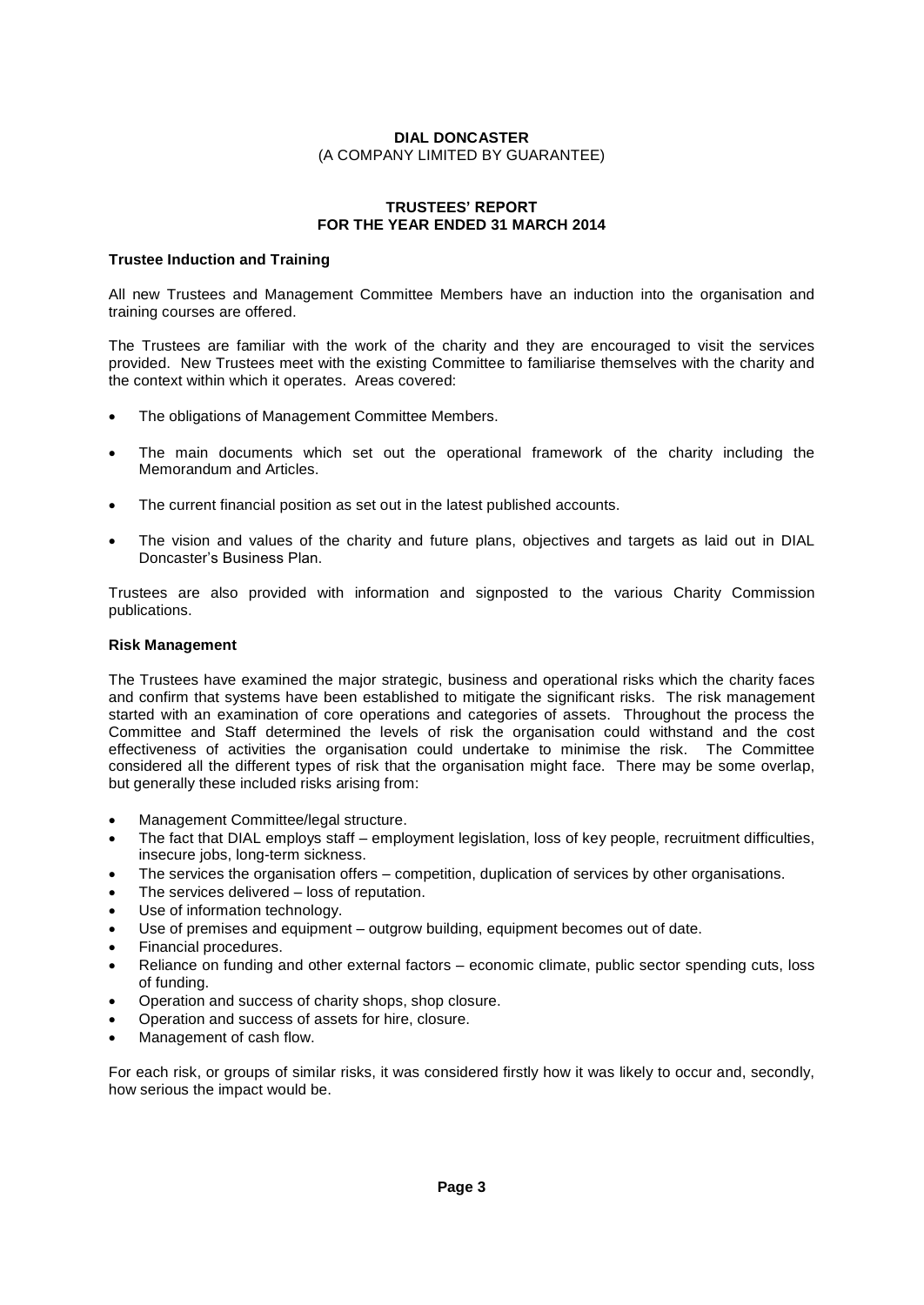## **TRUSTEES<sup>í</sup> REPORT FOR THE YEAR ENDED 31 MARCH 2014**

#### **Organisational Structure**

The Committee meets monthly and receives detailed reports from the Chief Executive and Finance Manager. The volunteers can have a representative on the Committee. At present this position is vacant. There is also a Finance Sub-Group and a Staffing Sub-Group.

Managers of the company are:

Chief Executive Deputy Chief Executive Office Manager Finance Manager

The Chief Executive is responsible to the Trustees via monthly meetings. In the absence of the Chief Executive, the Deputy Chief Executive will take on this role. All Team Leaders line manage staff and volunteers.

There are currently 22 paid staff and 51 volunteers.

#### **Other Organisations**

DIAL Doncaster is proactive in collaborating with voluntary and statutory agencies in order to provide an appropriate service for disabled people. Cross referral is done with other agencies and meetings are held to share information and provide mutual support.

#### **Objectives and Activities**

#### **Aims of the Organisation**

**Aims of the Organisation**<br>DIAL Doncaster's Mission Statement is:

"We aim to provide an easily accessible Information and Advisory Service for people who live in the Doncaster area. By providing this service we aim to raise the awareness of disability issues in order to influence change. We aim to empower and enable disabled people to live a more the Doncaster area. By providing t<br>in order to influence change. We<br>enriched and independent life".

DIAL Doncaster aims to continuously improve the quality of its existing services and to introduce new services to meet the needs of its client group. The organisation will endeavour to expand all aspects of its work including the knowledge and skills of its paid and unpaid staff through development and training.

#### **Key Organisational Themes and Public Benefit Statement**

The organisation provides a range of high quality and continually improving services to enhance the quality of life of disabled people throughout the Doncaster area.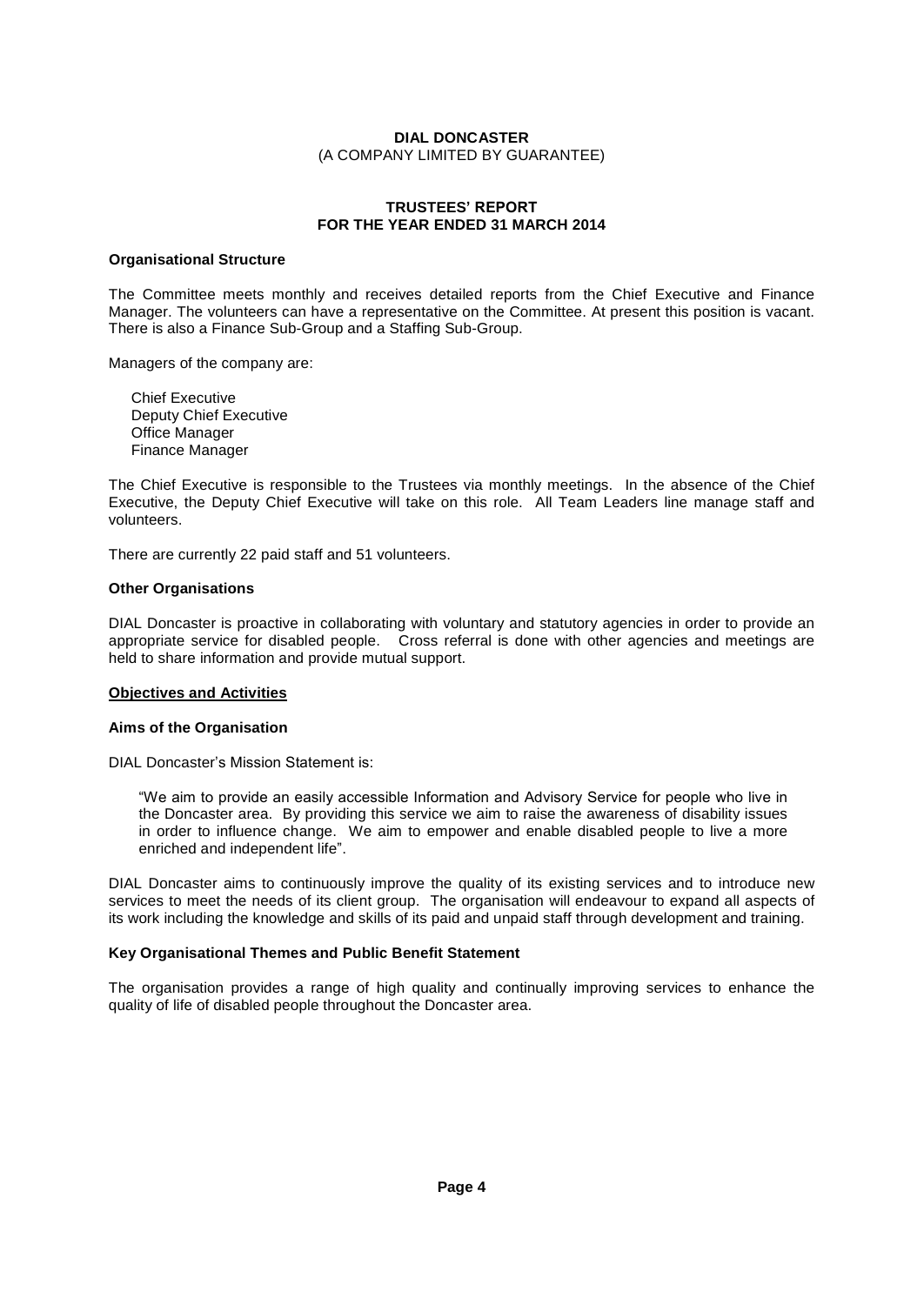#### **TRUSTEES<sup>í</sup> REPORT FOR THE YEAR ENDED 31 MARCH 2014**

#### **Public Benefit Statement**

The Trustees have had regard to the guidance issued by the Charity Commission in relation to Public Benefit in determining the actions and objectives of the Charity. The Trustees also confirm that they have complied with the duty in Section 4 of the Charities Act 2006.

DIAL Doncasterís services are available to people with any disability (physical, sight or hearing impairment, learning difficulties or mental health problem). The service is also offered to those with long term health conditions (e.g. cancer, heart disease), carers, statutory and voluntary healthcare professionals, and local businesses and schools that need information to support the people they are caring and providing a service for.

The Trustees feel it is clear from the Charityís <sup>o</sup>bjectives and aims, the targets set for the Charity and its performance against those targets that DIAL Doncaster brings substantial public benefit.

#### **Information, Advice and Support**

DIAL provides information, advice and support in order to empower disabled people and encourage their porticipation in influenciation in the service and support in order to empower disabled people and encourage their<br>The participation in influencing DIAL's other services, which are developed in a way that meets their needs

The service is delivered by telephone contact, letters, e mail, personal contact (office or home visits), participation in influencing DIAL's other services, which are developed in a way that meets their needs.<br>The service is delivered by telephone contact, letters, e mail, personal contact (office or home visits), outreach su publishes fact sheets on a variety of subjects, including Equipment for Independent Living, Wheelchair Hire, Housing, Disabled Facilities Grant, Arts, Leisure, Personal Budgets, etc. that service users can publishes fact sheets on a variety of subjects, including Equipment for Independent Living, Wheelchair<br>Hire, Housing, Disabled Facilities Grant, Arts, Leisure, Personal Budgets, etc. that service users can<br>access. DIAL's s advocacy involves staff members explaining the options available and empowering service users to decide on an appropriate course of action.

## **Welfare Benefits**

DIAL Doncaster provides a full Welfare Benefits Service which assists clients to complete difficult and complicated benefits forms. The service provides clear explanation of benefit decisions, and if required to challenge those decisions, up to first tier tribunal representation. The Benefits Service can be accessed by servi challenge those decisions, up to first tier tribunal representation. The Benefits Service can be accessed<br>by service users at DIAL's main office, one of its satellite locations or by a home visit. Telephone advice<br>is also

#### **BME Communities**

DIAL Doncaster has a Black and Minority Ethnic Project Officer that provides advice and support for DIAL Doncaster has a Black and Minority Ethnic Project Officer that provides advice and support for<br>Doncaster's ethnic communities. This is done via the Helpline or workshops and events. Information days are also arranged and craft activities.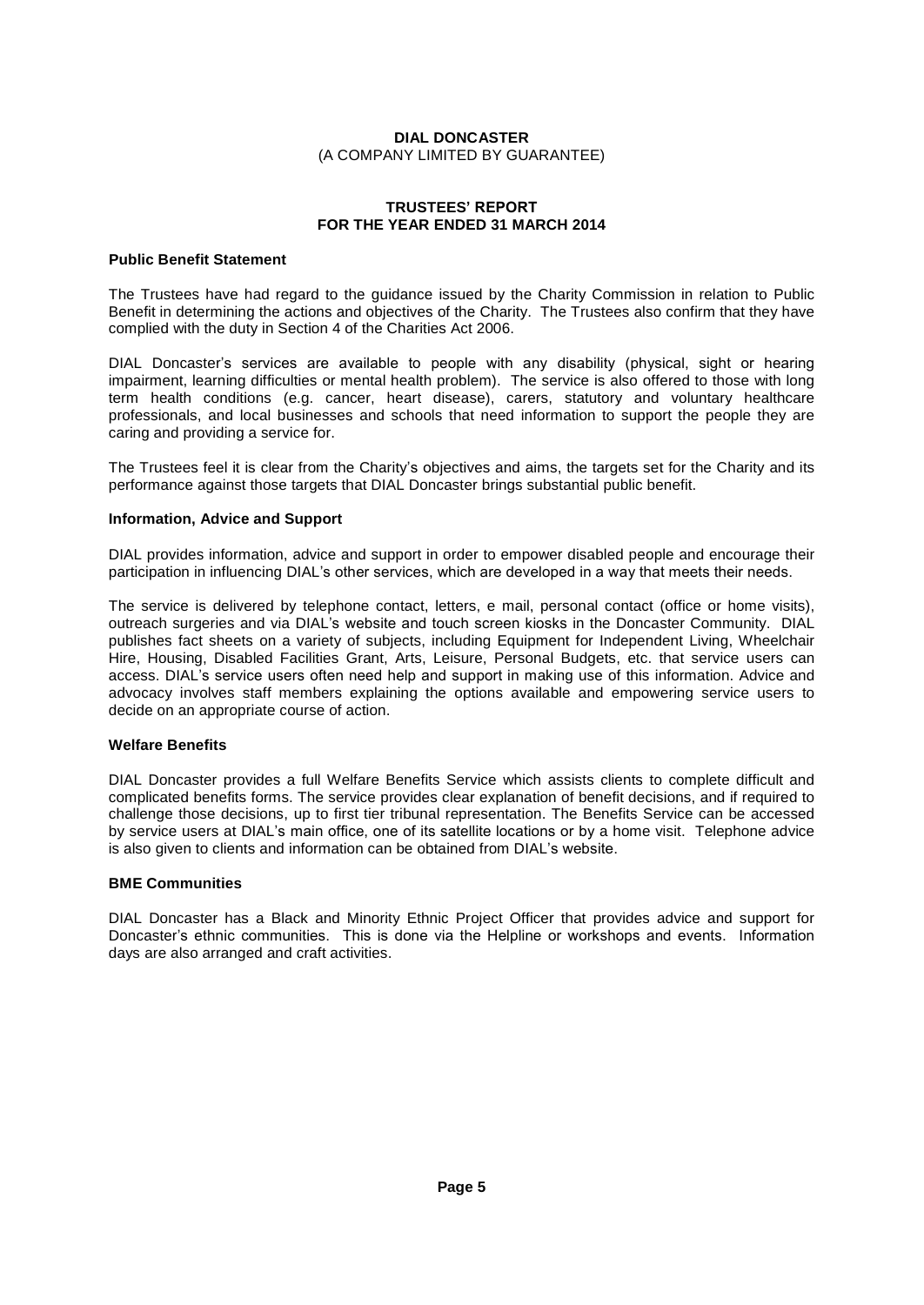## **TRUSTEES<sup>í</sup> REPORT FOR THE YEAR ENDED 31 MARCH 2014**

## **Other Services**

Other services offered by DIAL Doncaster are:

- Access recommendations and audits  $\bullet$
- Wheelchair hire for short term loans
- Photography Service for people needing passport, identity or blue badge photographs.  $\bullet$
- Selling RADAR keys (national toilet scheme) and car stickers  $\bullet$
- Charity shops for recycling goods and selling inexpensive items in deprived areas  $\bullet$
- Hire of a holiday lodge on the Marton Mere site, Blackpool, that is fully adapted for disabled people  $\bullet$
- Hire of a caravan on the Golden Sands site, Mablethorpe
- Hire of <sup>a</sup> high dependency changing unit
- Assistance with Blue Badge forms.

## **Achievements and Performance**

#### **Quality Marks**

DIAL Doncaster is committed to continuous improvement and has established a quality management system which provides a framework for measuring and improving performance. DIAL has adopted the following quality standards:

#### **Investors in People**

DIAL Doncaster (and its predecessor, the unincorporated charity) was the first voluntary organisation in the country to achieve this accolade in 1997 and has been successfully assessed every three years since.

## **Advice Quality Standard**

This standard is awarded to organisations that give advice to members of the public on legalissues. Dial has been able to demonstrate that the services are accessible and that the staff have the skills and knowledge to meet the needs of our clients.

#### **ISO 9001**

Quality standards achieved through quality management systems demonstrating that the organisation meets the needs of service users and stakeholders whilst making continuous improvement in working practices where appropriate.

#### **Investing in Volunteers**

The UK's quality standard for organisations that involve volunteers in their work. Achieving this standard has provided DIAL with a benchmark against which we can measure our performance whilst delivering, promoting and recognising the valuable contribution our volunteers make to the organisation.

#### **Customer First**

A national standard for customer services, recognising excellent customer service and staff development.

#### **Other Quality Marks**

The organisation also has the CHAS Quality Mark and Positive about Disabled People Award.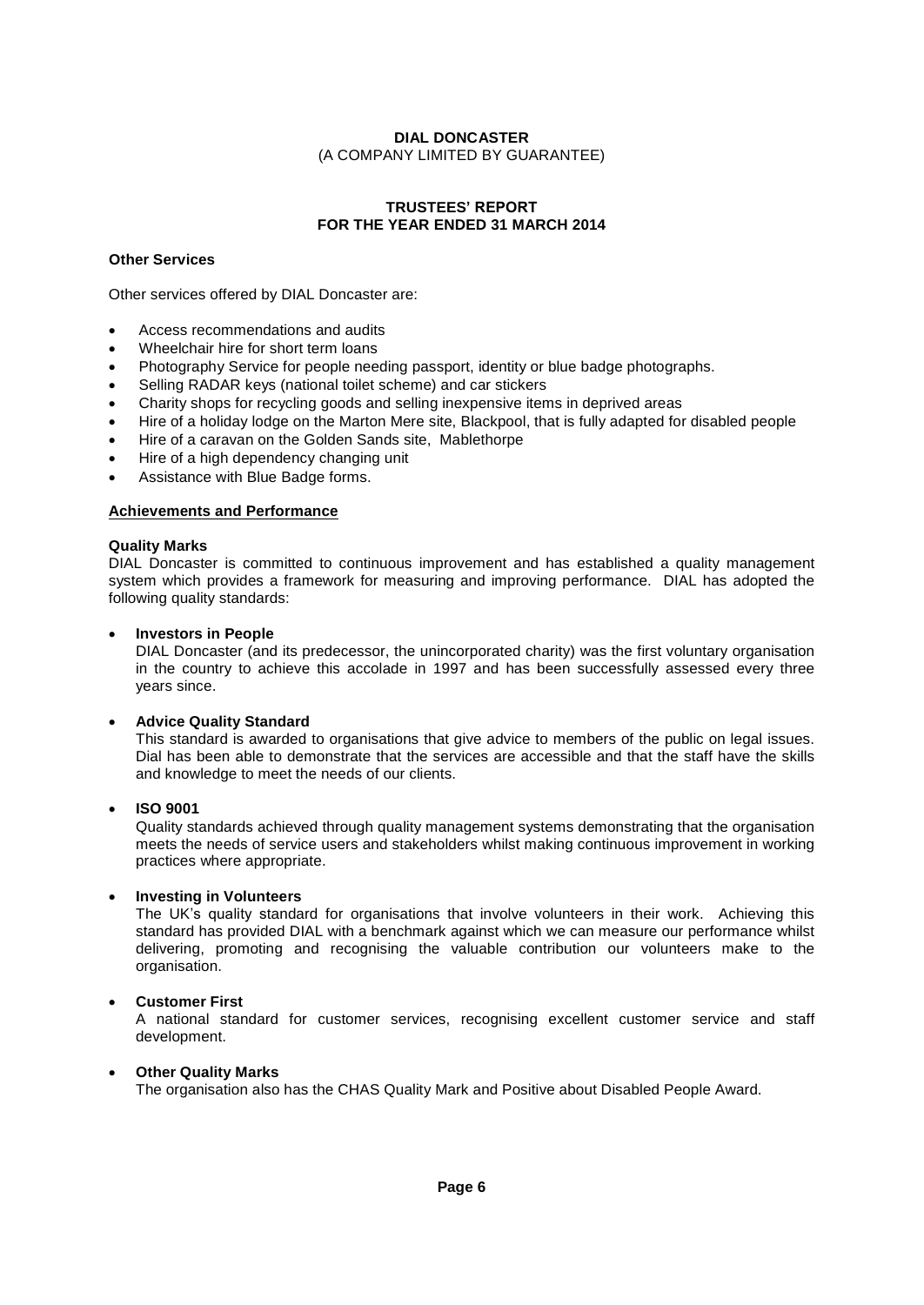## **TRUSTEES<sup>í</sup> REPORT FOR THE YEAR ENDED 31 MARCH 2014**

## **Targets for April <sup>2013</sup> <sup>ñ</sup> March <sup>2014</sup>**

To retain the standard that improved the quality of volunteering and acknowledged the enormous contribution made by volunteers.

To continue supporting disabled people through the complex application process of personal budgets for social care.

To continue to represent, at Appeal Tribunals, for people who have been refused eligible benefits.

To continue to arrange craft sessions and health related workshops for people from the BME communities.

To continue with Disability Awareness sessions for young people.

To review our IT system and look at providing our home visiting staff with a mobile facility to access online services via the internet to assist clients in their own homes.

To recruit additional volunteers to offer a triage drop in service.

Targets are reviewed on an on-going basis.

#### **Achievements against these targets**

The Trustees, staff and volunteers have made strenuous efforts to achieve these targets.

We have represented 222 people at Appeals tribunals, with over 400 cases reviewed during the year.

Craft sessions such as cup cake decorating and sugar craft have been arranged along with health related workshops, for example healthy eating, to engage with the BME communities.

4 triage volunteers have been recruited to offer a general information and advice drop in service which will be developed over the coming year.

2 i-pads have been purchased to support the volunteers to provide general advice.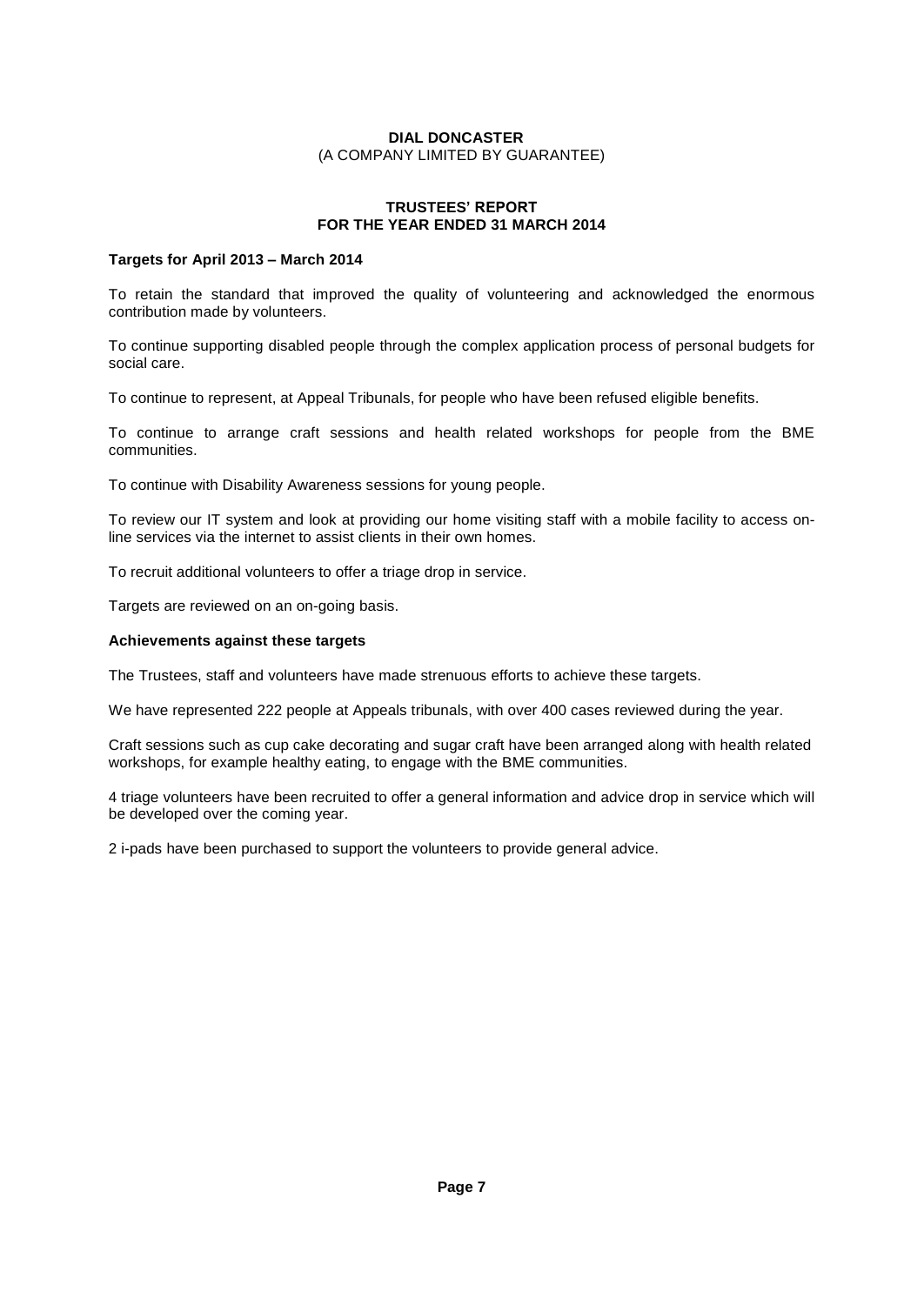# (A COMPANY LIMITED BY GUARANTEE) **TRUSTEES<sup>í</sup> REPORT FOR THE YEAR ENDED 31 MARCH 2014**

#### **Targets for April 2014 - March 2015**

To retain the standards that improve the quality of volunteering and acknowledge the enormous contribution made by volunteers.

To up skill our volunteers in areas such as, communication and advice skills to build capacity.

To continue to represent clients at Appeals Tribunals, people who have been refused eligible benefits.

To continue with craft sessions and health related workshops to engage with the BME communities in Doncaster.

To provide a new triage drop in service for general information and advice at DIAL Doncaster.

To look at introducing digital provision to support our home visiting staff to provide and access on-line services to assist clients in their own homes.

To develop confidence building and employability skills workshops targeting those wanting to move into or return to work.

Targets are reviewed on an on-going basis.

#### **Financial Review**

#### **Principal Funding Sources**

DIAL currently has a contract in place with DMBC to deliver Welfare Benefits Advice and Tribunal Service to support adults under the age of 65 who have a disability or long term health condition and their carers. A further 12 months extension has been granted for this contract.

DIAL was successful with the Innovation Fund application with DMBC to deliver a new triage drop in and outreach information and advice service. It also provides a hub of information in the form of a self-help kiosk.

Reaching Communities – Health, Fitness and Finance for Hard to Reach Groups project. This project is working to alleviate poverty amongst disabled, vulnerable and disadvantaged people by maximising their income. It provides help and assistance via a telephone helpline on subjects such as, welfare rights, services, facilities and opportunities available to disabled and vulnerable people. The project also supports the BME community by offering information, advice and advocacy, via the telephone helpline and at outreach surgeries. The project aims to bring together different ethnic groups using creativity sessions.

Welfare Benefits Appeals Service – This project aims to assist vulnerable people through the complex welfare reform process, right up to and including Tribunal representation.

Funding is generally for a maximum of three years and, as funders are not usually willing to finance existing projects the Charity is constantly searching for alternative sources of funding to enable it to continue these services and to become more sustainable.

Within DIAL's unrestricted funds there is an amount of **£127,434** held as <sup>a</sup> provision against costs arising from any necessary run down in activity due to reduction or withdrawal of funding. The sum is based months together with the costs of staff redundancies. Fixed assets include an amount of **£27,841** in upon average operating costs of the last two years (excluding the charity shops) for a period of three months together with the costs of staff redundancies. Fixed assets include an amount of **£27,841** in unrestricted funds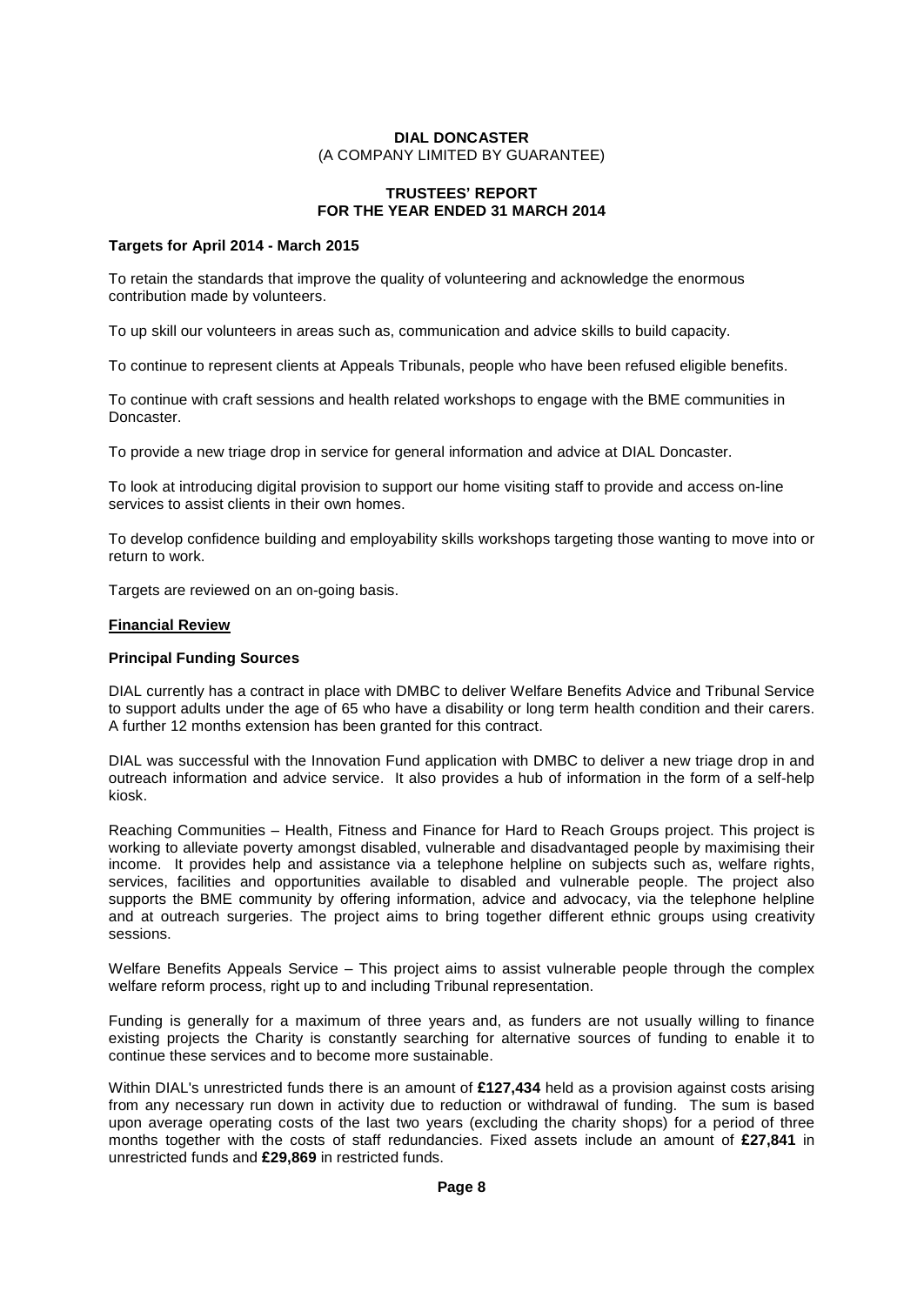#### **TRUSTEES<sup>í</sup> REPORT FOR THE YEAR ENDED 31 MARCH 2014**

DIAL has had a successful year regarding funding but, as always, is still striving to look at ways of increasing its income to enable an extremely valuable service to continue for the local community.

#### **Investment Policy**

#### **Reserves policy**

It is the policy of the organisation to maintain funds to provide reserves at a level which equates to approximately 3 months' run-down costs should the organisation lose its funding.

#### **Plans for the future**

DIAL Doncaster has a three-year Business Plan which sets out what the organisation is currently doing and how it intends to improve and develop over the next three years. The plan is reviewed annually and brought to the Committee annually to discuss progress. The plan is drawn up following a one day workshop involving trustees, paid and unpaid staff.

All services provided will continue to be developed to help the growing needs of disabled people and those with ill health in the Doncaster area.

#### **Provision of information to auditor**

So far as each of the trustees is aware at the time the report is approved

- There is no relevant audit information of which the company's auditor is unaware; and
- The trustees have taken all reasonable steps that they ought to have taken in order to make themselves aware of any relevant audit information and to establish that the auditor is aware of that information.

This report has been prepared in accordance with the Statement of Recommended Practice: Accounting and Reporting by Charities (issued in March 2005) and in accordance with the special provisions relating to companies subject to the small companies regime within part15 of the Companies Act 2006.

Approved by the Management Committee on 18 August 2014 and signed on its behalf by:

**Dr S P Ekins**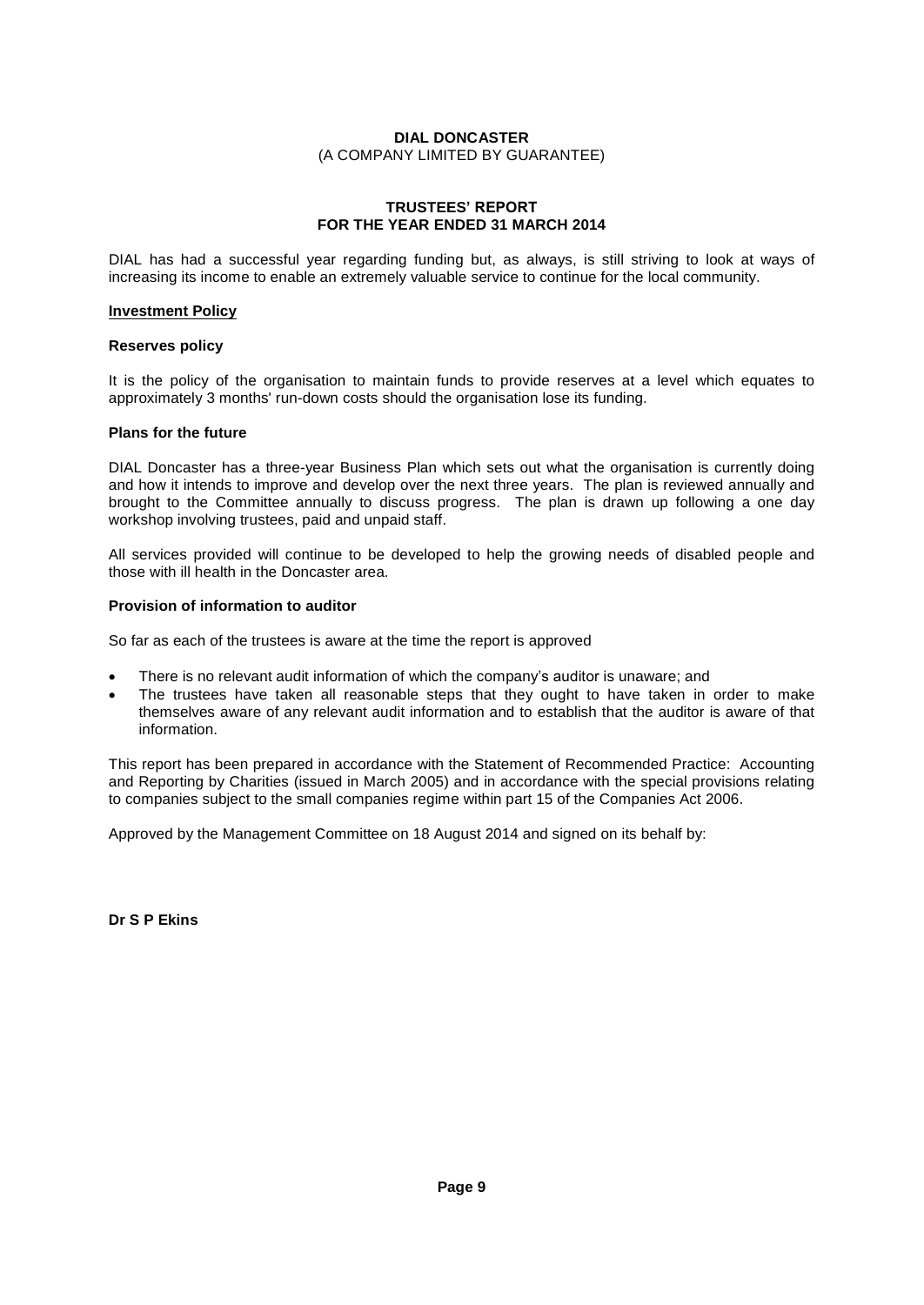#### **STATEMENT OF DIRECTORS<sup>í</sup> RESPONSIBILITIES FOR THE YEAR ENDED 31 MARCH 2014**

The Directors are responsible for preparing the directors' annual report and the financial statements in accordance with applicable law and United Kingdom Accounting Standards (United Kingdom Generally Accepted Accounting Practice).

Company law requires the Directors to prepare financial statements for each financial year. Under company law the Directors must not approve the financial statements unless they are satisfied that they give a true and fair view of the state of affairs of the charity and of the incoming resources and application of resources, including its income and expenditure, of the charity for the year. In preparing those financial statements the Directors are required to:

- select suitable accounting policies and then apply them consistently;
- observe the methods and principles in the Charities SORP;
- make judgements and accounting estimates that are reasonable and prudent;
- prepare the financial statements on the going concern basis unless it is inappropriate to presume that the charity will continue in business.

The Directors are responsible for keeping adequate accounting records that are sufficient to show and explain the charity's transactions and disclose with reasonable accuracy, at any, time the financial position of the charity and enable them to ensure that the financial statements comply with the requirements of the Companies Act 2006. They are also responsible for safeguarding the assets of the charity and hence, for taking reasonable steps for the prevention and detection of fraud and other irregularities.

The Directors are responsible for the maintenance and integrity of the corporate and financial information included on the charity's website. Legislation in the United Kingdom governing the preparation and dissemination of the financial statements and other information included in annual reports may differ from legislation in other jurisdictions.

Approved by the Directors on 18 August 2014 and signed on their behalf by:

**Dr S P Ekins**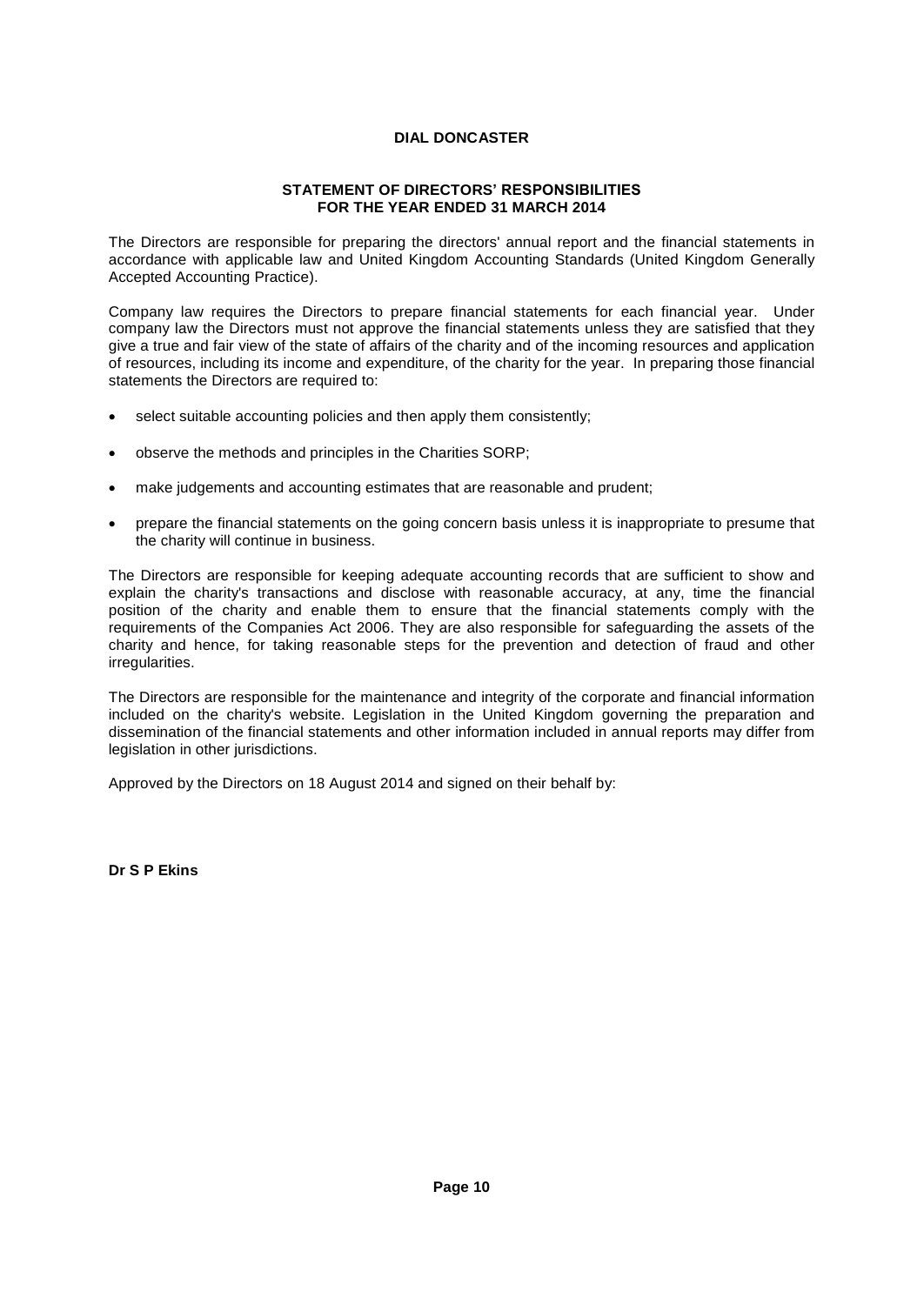## **INDEPENDENT AUDITORí<sup>S</sup> REPORT TO THE MEMBERS OF DIAL DONCASTER**

We have audited the financial statements of DIAL Doncaster for the year ended 31 March 2014 which comprise the statement of financial activities, including the income and expenditure account, the balance sheet and the related notes. The financial reporting framework that has been applied in their preparation is applicable law and United Kingdom Accounting Standards (United Kingdom Generally Accepted Accounting Practice).

This report is made solely to the charity's members as a body, in accordance with Chapter 3 of Part 16 of<br>the Companies Act 2006. Our audit work has been undertaken so that we might state to the charity's<br>members those mat the Companies Act 2006. Our audit work has been undertaken so that we might state to the charity's To the fullest extent permitted by law, we do not accept or assume responsibility to anyone other than the charity and the charity's members as a body, for our audit work, for this report, or for the opinions we have formed.

## **Respective responsibilities of Directors and Auditor**

As explained more fully in the Statement of Directors<sup>í</sup> Responsibilities, the Directors are responsible for the preparation of the financial statements and for being satisfied that they give a true and fair view. We have been appointed as auditor under the Companies Act 2006 and report in accordance with that Act.

Our responsibility is to audit and express an opinion on the financial statements in accordance with<br>applicable law and International Standards on Auditing (UK and Ireland). Those standards require us to<br>comply with the Fi applicable law and International Standards on Auditing (UK and Ireland). Those standards require us to

#### **Scope of the audit of the financial statements**

A description of the scope of an audit of financial statements is provided on the Financial Reporting Councils website at www.frc.org.uk/auditscopeukprivate.

#### **Opinion on financial statements**

In our opinion the financial statements:

- give <sup>a</sup> true and fair view of the state of the Charityís affairs as at <sup>31</sup> March <sup>2014</sup> and of its incoming resources and application of resources, including its income and expenditure, for the year then ended;
- have been properly prepared in accordance with United Kingdom Generally Accepted Accounting Practice; and  $\bullet$
- have been prepared in accordance with the requirements of the Companies Act 2006.

#### **Opinion on other matters prescribed by the Companies Act 2006**

In our opinion the information given in the Trustees' Report for the financial year for which the financial statements are prepared is consistent with the financial statements.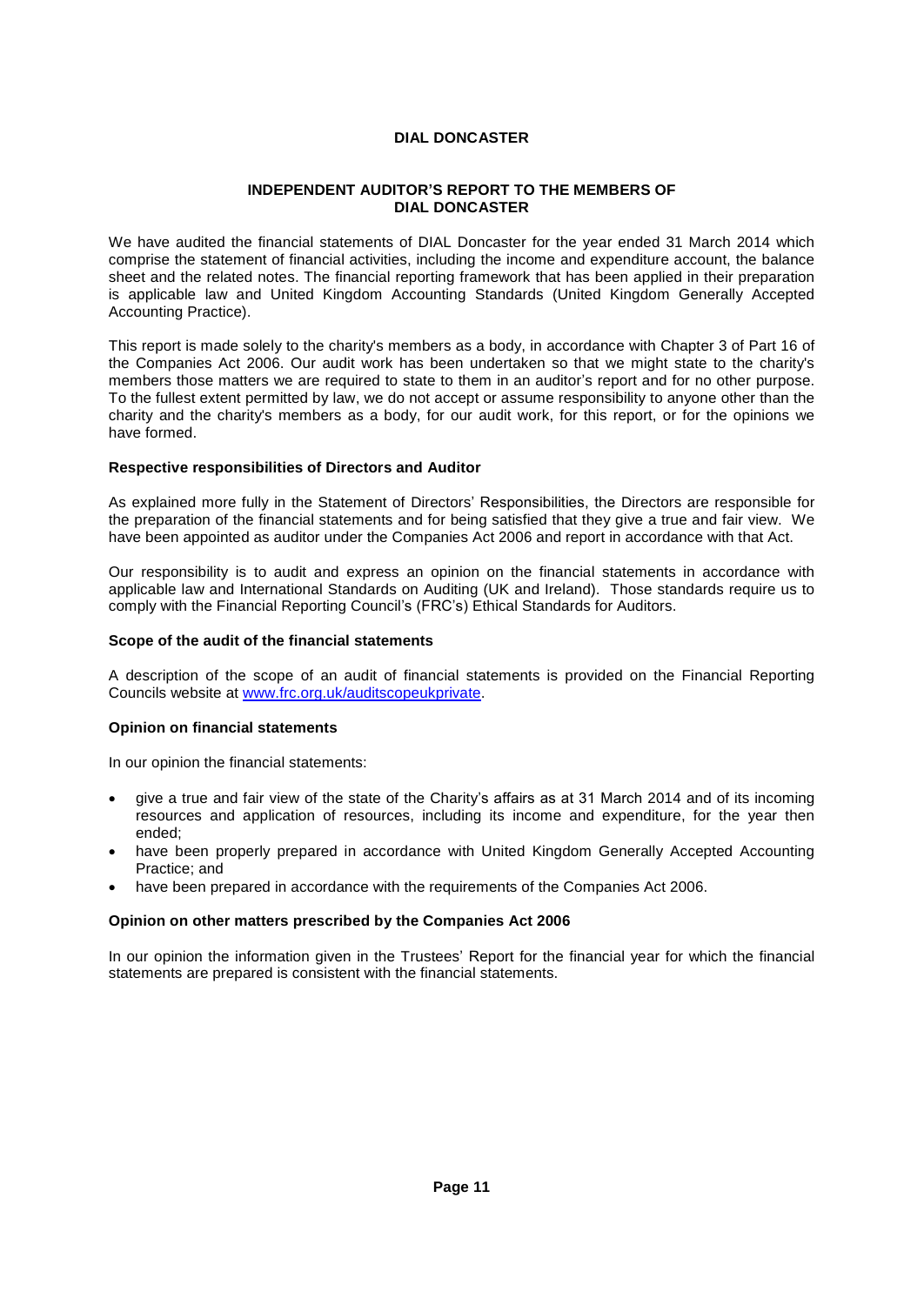## **INDEPENDENT AUDITORíS REPORT TO THE MEMBERS OF DIAL DONCASTER**

## **Matters on which we are required to report by exception**

We have nothing to report in respect of the following matters where the Companies Act 2006 requires us to report to you if, in our opinion:

- adequate accounting records have not been kept, or returns adequate forour audit have not been received from branches not visited by us; or
- the financial statements are not in agreement with the accounting records and returns; or
- certain disclosures of Director's remuneration specified by law are not made; or
- we have not received all the information and explanations we require for our audit; or
- the Directors were not entitled to prepare the financial statements in accordance with the small companies regime and take advantage of the small companies exemption in preparing the directors' report or the exemption from the requirements to prepare a strategic report.

**Craig Burton** (Senior Statutory Auditor) for and on behalf of BDO LLP, Statutory Auditor

Sheffield, UK 11 September 2014

BDO LLP is a limited liability partnership registered in England and Wales (with registered number OC305127)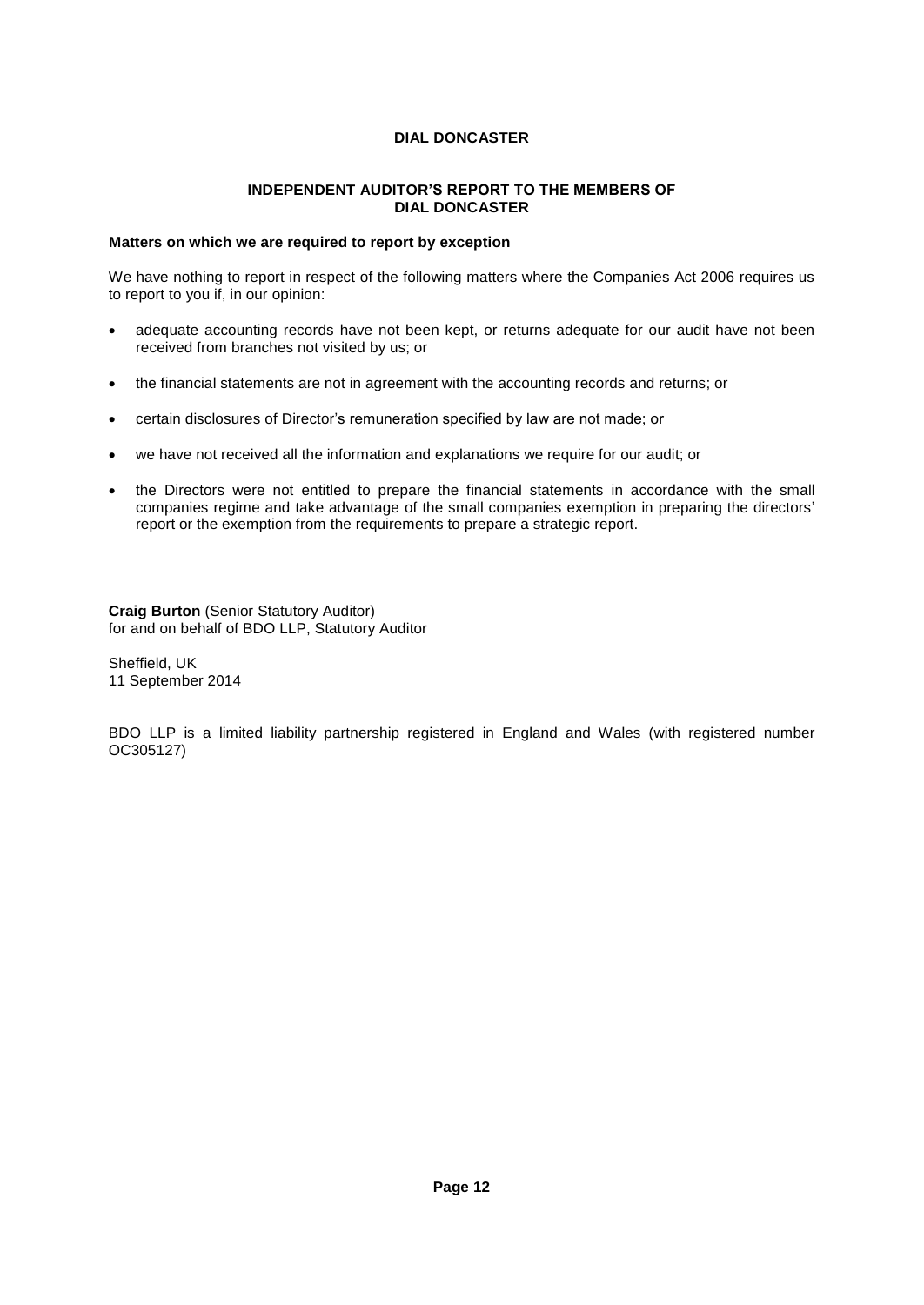#### **STATEMENT OF FINANCIAL ACTIVITIES (Including Income and Expenditure Account) FOR THE YEAR ENDED 31 MARCH 2014**

|                                                                        |                          | <b>Unrestricted</b>          | <b>Restricted</b> | <b>Total</b><br><b>Funds</b> | Total<br><b>Funds</b>       |
|------------------------------------------------------------------------|--------------------------|------------------------------|-------------------|------------------------------|-----------------------------|
| <b>Incoming Resources</b>                                              | <b>Notes</b>             | <b>Funds</b><br>£            | <b>Funds</b><br>£ | 2014<br>£                    | 2013<br>£                   |
| Incoming resources from<br>generated funds:<br>Voluntary income        |                          |                              |                   |                              |                             |
| Donations                                                              | $\overline{2}$           | 1,688                        |                   | 1,688                        | 4,772                       |
| Activities for generating funds<br>Shop income                         |                          | 245,777                      |                   | 245,777                      | 251,079                     |
| Investment income<br>Other income                                      | 3                        | 646<br>17,290                |                   | 646<br>17,290                | 2,315<br>23,595             |
| Incoming resources from<br>charitable activities:                      |                          |                              |                   |                              |                             |
| Grants and contracts                                                   | 4                        | 105,979                      | 177,104           | 283,083                      | 266,322                     |
| <b>Total Incoming Resources</b>                                        |                          | 371,380                      | 177,104           | 548,484                      | 548,083                     |
| <b>Resources expended</b>                                              |                          |                              |                   |                              |                             |
| Costs of generating funds<br>Charitable activities<br>Governance costs | 5<br>6<br>$\overline{7}$ | 207,245<br>234,855<br>10,094 | 176,901           | 207,245<br>411,756<br>10,094 | 197,904<br>434,103<br>9,752 |
|                                                                        |                          |                              |                   |                              |                             |
| <b>Total resources expended</b>                                        |                          | 452,194                      | 176,901           | 629,095                      | 641,759                     |
| Net incoming/(outgoing) resources                                      |                          | (80, 814)                    | 203               | (80, 611)                    | (93, 676)                   |
| Transfer between funds                                                 |                          | (65)                         | 65                |                              |                             |
| Balances brought forward at<br>1 April 2013                            |                          | 368,691                      | 43,401            | 412,092                      | 505,768                     |
| <b>Balances carried forward at</b><br>31 March 2014                    |                          | 287,812                      | 43,669            | 331,481                      | 412,092                     |

The statement of financial activities includes all gains and losses in the year. All incoming resources and resources expended derive from continuing activities.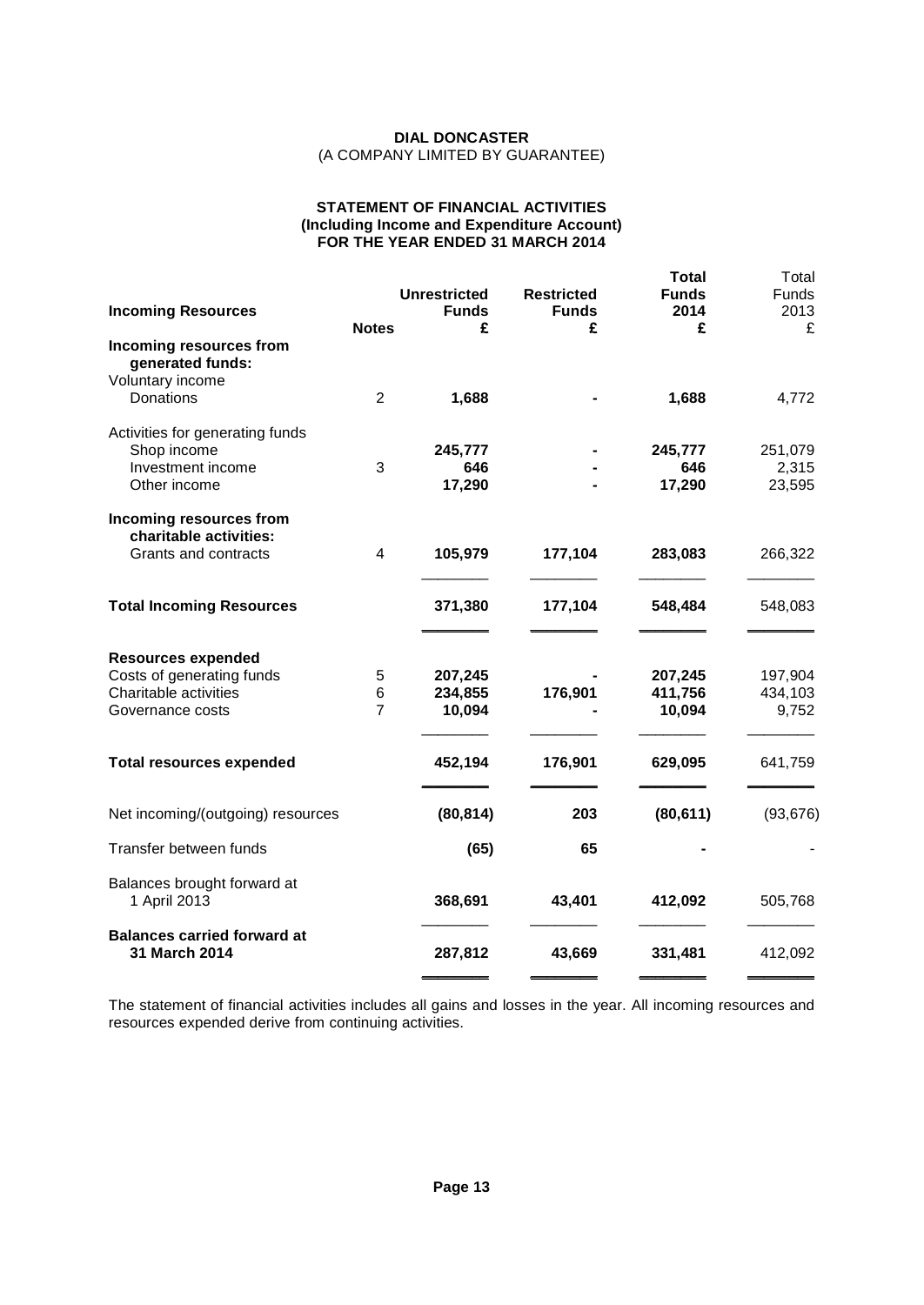## **DIAL DONCASTER** (A COMPANY LIMITED BY GUARANTEE) **REGISTERED NUMBER: 04436063**

#### **BALANCE SHEET AS AT 31 MARCH 2014**

|                                                                                    | <b>Notes</b> | £                 | 2014<br>£                    | £                 | 2013<br>£                    |
|------------------------------------------------------------------------------------|--------------|-------------------|------------------------------|-------------------|------------------------------|
| <b>Fixed Assets</b><br>Tangible assets                                             | 13           |                   | 57,710                       |                   | 73,063                       |
| <b>Current Assets</b><br>Debtors<br>Cash at bank and in hand                       | 14           | 27,277<br>266,581 |                              | 30,290<br>329,312 |                              |
| Creditors: amounts falling due within<br>one year                                  | 15           | 293,858<br>20,087 |                              | 359,602<br>20,573 |                              |
| <b>Net Current Assets</b>                                                          |              |                   | 273,771                      |                   | 339,029                      |
| <b>Net Assets</b>                                                                  |              |                   | 331,481                      |                   | 412,092                      |
| <b>Funds</b><br><b>Restricted funds</b><br>Unrestricted funds: designated<br>other | 16<br>17     |                   | 43,669<br>127,434<br>160,378 |                   | 43,401<br>109,289<br>259,402 |
|                                                                                    | 18           |                   | 331,481                      |                   | 412,092                      |

The financial statements have been prepared in accordance with the special provisions relating to companies subject to the small companies regime within Part 15 of the Companies Act 2006 and in accordance with the Financial Reporting Standard for Smaller Entities (effective April 2008).

The financial statements were approved and authorised for issue by the board and were signed on its behalf on 18 August 2014

**Dr S P Ekins** Chairperson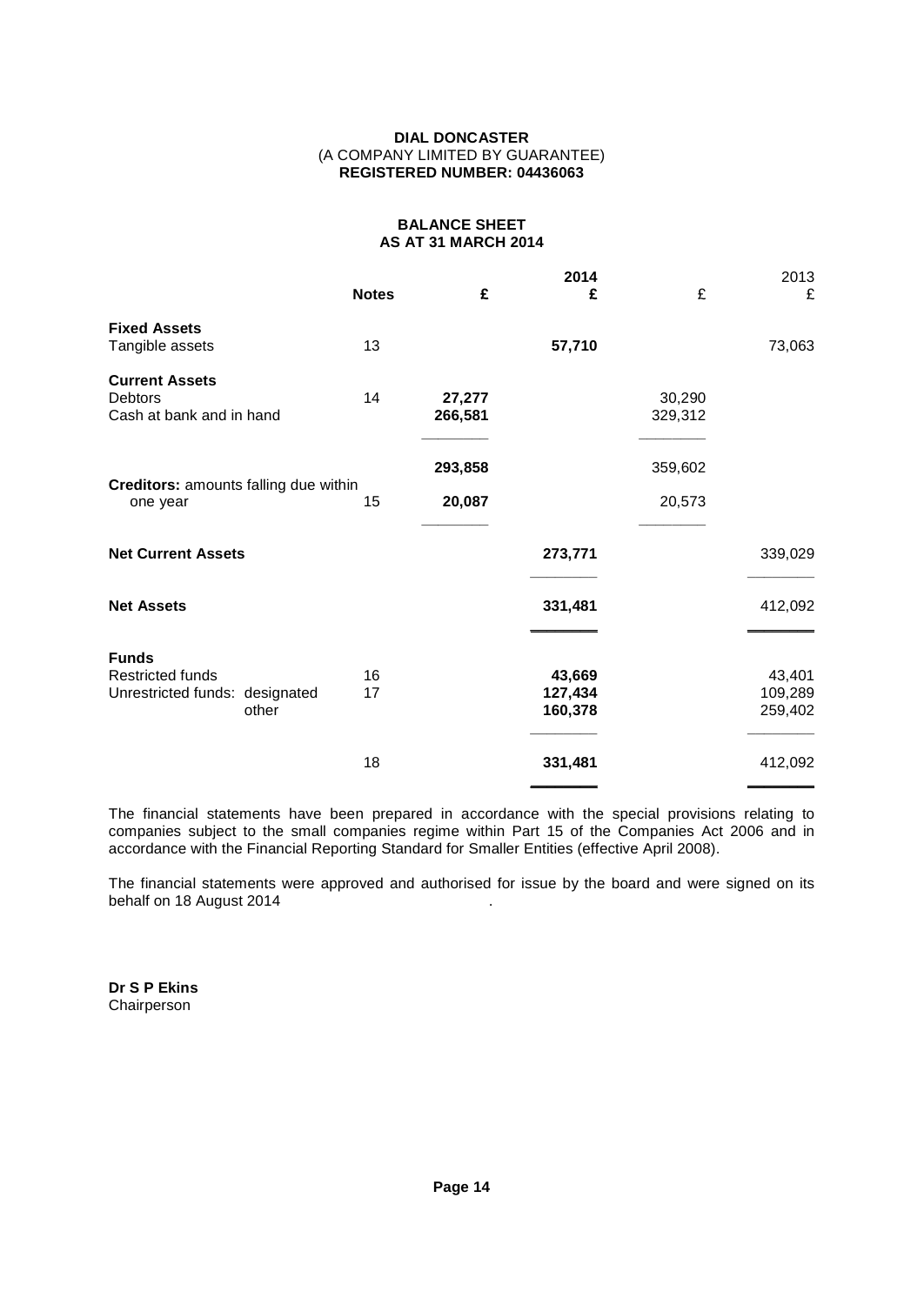## **NOTES TO THE FINANCIAL STATEMENTS FOR THE YEAR ENDED 31 MARCH 2014**

## **1. ACCOUNTING POLICIES**

The principal accounting policies are summarised below. The accounting policies have been applied consistently throughout the year and in the preceding year.

#### **a) Basis of preparation of financial statements**

The financial statements have been prepared under the historical cost basis and in accordance with the Financial Standard Reporting for Smaller Entities (effective April 2008) and the Statement of Recommended Practice – Accounting and Reporting for Charities (SORP 2005) issued by the Charity Commission in April 2005.

The financial statements have also been prepared in accordance with the Companies Act 2006 and the Charities (Accounts and Reports) Regulations 2008.

#### **b) Fund accounting**

Unrestricted funds are available for use at the discretion of the Trustees in furtherance of the general objectives of the charity.

Restricted funds are to be used for specific purposes as laid down by the donor. Expenditure, which meets these criteria, is charged to the fund, together with a fair allocation of governance costs.

Designated funds are held as a provision against future costs arising from any necessary run down in activity due to reduction or withdrawal of funding of the charity by the main grant providers.

## **c) Incoming resources**

All incoming resources are included in the statement of financial activities when the charity is entitled to the income and the amount can be quantified with reasonable accuracy. The following specific policies are applied to particular categories of income:

- Voluntary income is received by way of donations and gifts and is included in full in the Statement of Financial Activities when receivable.
- Items donated for resale through the charity's shops are included as incoming resources within activities for generating funds when they are sold.
- Donated assets, services and facilities are included at the value to the charity where this can be quantified. The value of services provided by volunteers has not been included in these accounts.
- Investment income is included when receivable.
- Incoming resources from funding, where related to performance and specific deliverables, are accounted for as the charity earns the right to consideration by its performance. Funding, where entitlement is not conditional on the delivery of a specific performance by the charity, is recognised when the charity becomes unconditionally entitled to the funding.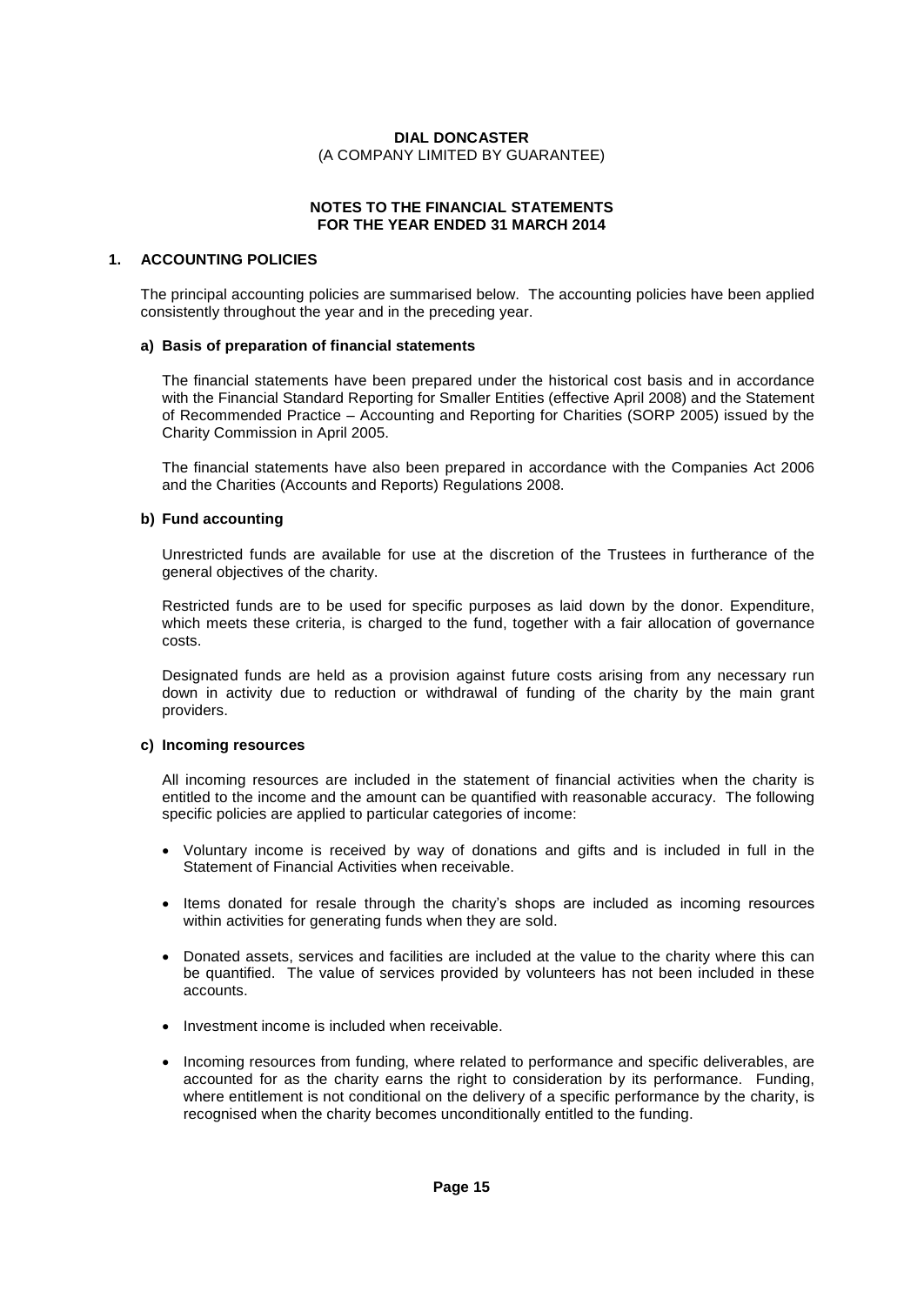#### **NOTES TO THE FINANCIAL STATEMENTS FOR THE YEAR ENDED 31 MARCH 2014**

#### **1. ACCOUNTING POLICIES (continued)**

#### **d) Resources expended**

Expenditure is recognised on an accruals basis as a liability is incurred. Expenditure includes any VAT which cannot be fully recovered, and is reported as part of the expenditure to which it relates:

- Costs of generating funds comprise the costs associated with attracting voluntary income and the Costs of generating funds comprise the costs associated with attracting v<br>costs of trading for fundraising purposes including the charity's shops.
- Charitable expenditure comprises those costs incurred by the charity in the delivery of its activities and services for its beneficiaries. It includes both costs that can be allocated directly to such activities and those costs of an indirect nature necessary to support them.
- Governance costs include those costs associated with meeting the constitutional and statutory requirements of the charity and include the audit fees and costs linked to the strategic management of the charity.
- All costs are allocated between the expenditure categories of the SoFA on a basis designed to reflect the use of the resource. Costs relating to a particular activity are allocated directly; others are apportioned on an appropriate basis, eg floor areas, per capita or estimated usage as setout in Note 8.

#### **e) Tangible fixed assets**

Tangible fixed assets are stated at cost less depreciation. Depreciation is provided at rates calculated to write off the cost of fixed assets, less their estimated residual value, over their expected useful lives on the following bases:

| Motor vehicles                          | 25% reducing balance |
|-----------------------------------------|----------------------|
| Fixtures, fittings and office equipment | 20% reducing balance |
| Computer equipment                      | 25% straight line    |

Assets for hire

| • Blackpool holiday lodge     | 10% straight line    |
|-------------------------------|----------------------|
| • Mablethorpe holiday caravan | 10% straight line    |
| • Mobile HDU                  | 25% reducing balance |

The charity does not capitalise assets that cost less than £500.

#### **f) Operating leases**

Rentals payable under operating leases are charged in the Statement of Financial Activities evenly over the period of each lease.

#### **g) Pensions**

The charity operates a defined contribution pension scheme and the pension charge in the profit and loss account represents the amounts payable by the charity to the fund in respect of the period.

#### **h) Realised gains and losses**

Realised gains and losses arising on disposal of tangible fixed assets are included in the Statement of Financial Activities as an incoming resource for a gain and as resources expended for a loss.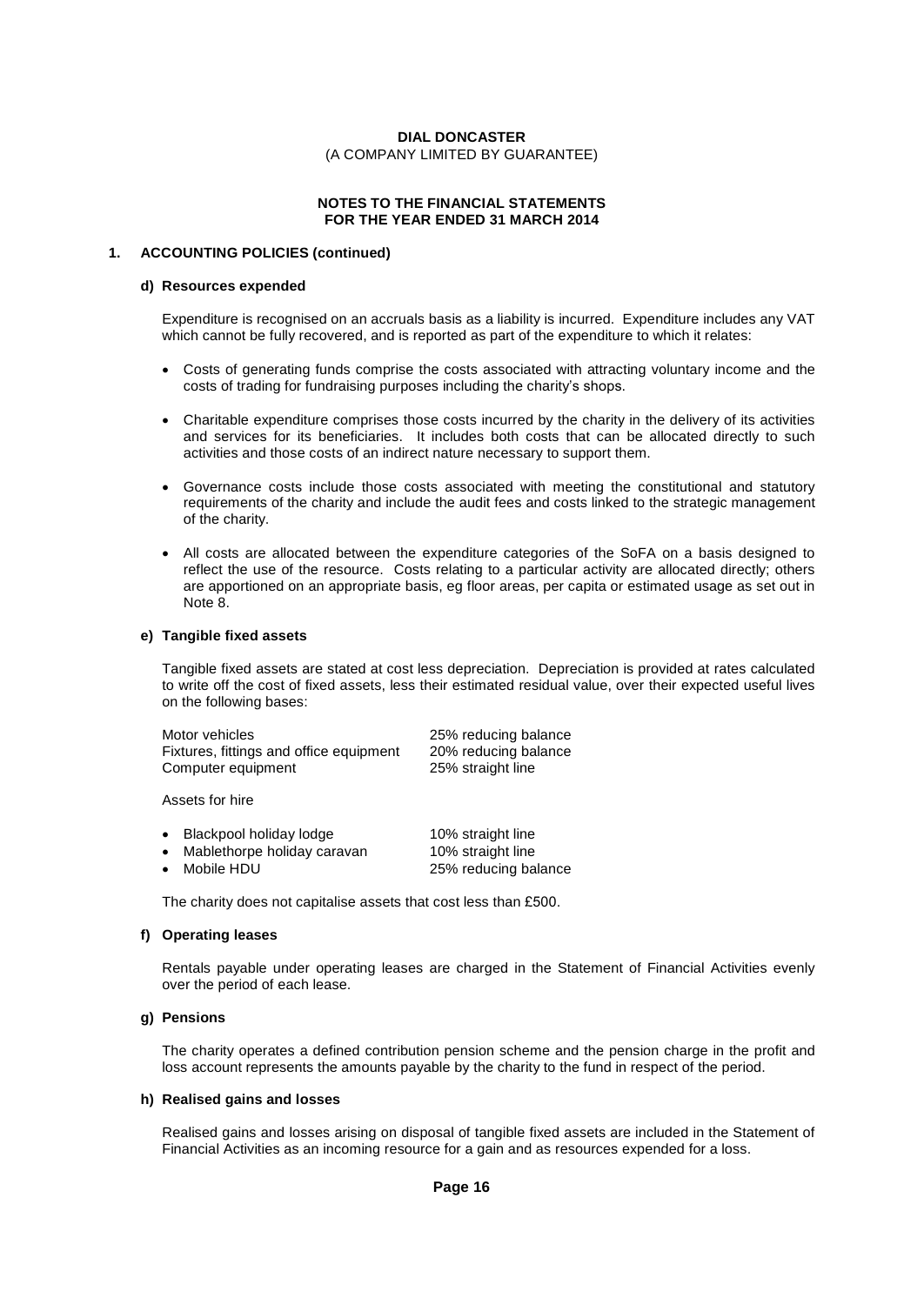## **NOTES TO THE FINANCIAL STATEMENTS FOR THE YEAR ENDED 31 MARCH 2014**

## **2. DONATIONS Unrestricted Restricted Total** Total<br>**Funds Funds Funds** Funds **Funds**<br> **Example 2014**<br> **E**<br> **E**<br> **E**<br> **E**<br> **E**<br> **E**<br> **E £Funds Funds Funds** Funds **2014 2014 2014** 2013 Donations **1,688 - 1,688** 4,772 \_\_\_\_\_\_\_\_ \_\_\_\_\_\_\_\_ \_\_\_\_\_\_\_\_ \_\_\_\_\_\_\_\_ **3. INVESTMENT INCOME 2014** 2013 £

## **4. INCOMING RESOURCES FROM ACTIVITIES TO FURTHER THE CHARITYíS OBJECTIVES**

Bank interest 2,315

 $2013$ 

\_\_\_\_\_\_\_\_ \_\_\_\_\_\_\_\_

|                                         | <b>Unrestricted</b><br><b>Funds</b><br>2014<br>£ | <b>Restricted</b><br><b>Funds</b><br>2014<br>£ | Total<br><b>Funds</b><br>2014<br>£ | Total<br><b>Funds</b><br>2013<br>£ |
|-----------------------------------------|--------------------------------------------------|------------------------------------------------|------------------------------------|------------------------------------|
| Big Lottery Funding:                    |                                                  |                                                |                                    |                                    |
| - Reaching Communities (2)              |                                                  | 27,958                                         | 27,958                             | 136,268                            |
| - Welfare Benefits Appeal Service       |                                                  | 82,546                                         | 82,546                             |                                    |
| - DYPAS                                 |                                                  | 32,476                                         | 32,476                             | 1,666                              |
| - Doncaster Advice Service              |                                                  |                                                |                                    |                                    |
| Partnership (DASP)                      |                                                  | 18,163                                         | 18,163                             |                                    |
| <b>Coalfield Regeneration Trust</b>     |                                                  |                                                |                                    | 21,951                             |
| Doncaster Metropolitan Borough Council: |                                                  |                                                |                                    |                                    |
| - Local Authority                       | 105,979                                          |                                                | 105,979                            | 101,172                            |
| Facilitation Fund (DPULO) `             |                                                  | 2,735                                          | 2,735                              |                                    |
| NLDC 2013/14                            |                                                  | 7,200                                          | 7,200                              |                                    |
| NLDC 2012/13                            |                                                  | 3,731                                          | 3,731                              | 5,265                              |
| <b>Wheelchair Hire</b>                  |                                                  | 2,295                                          | 2,295                              |                                    |
|                                         |                                                  |                                                |                                    |                                    |
|                                         | 105,979                                          | 177,104                                        | 283,083                            | 266,322                            |
|                                         |                                                  |                                                |                                    |                                    |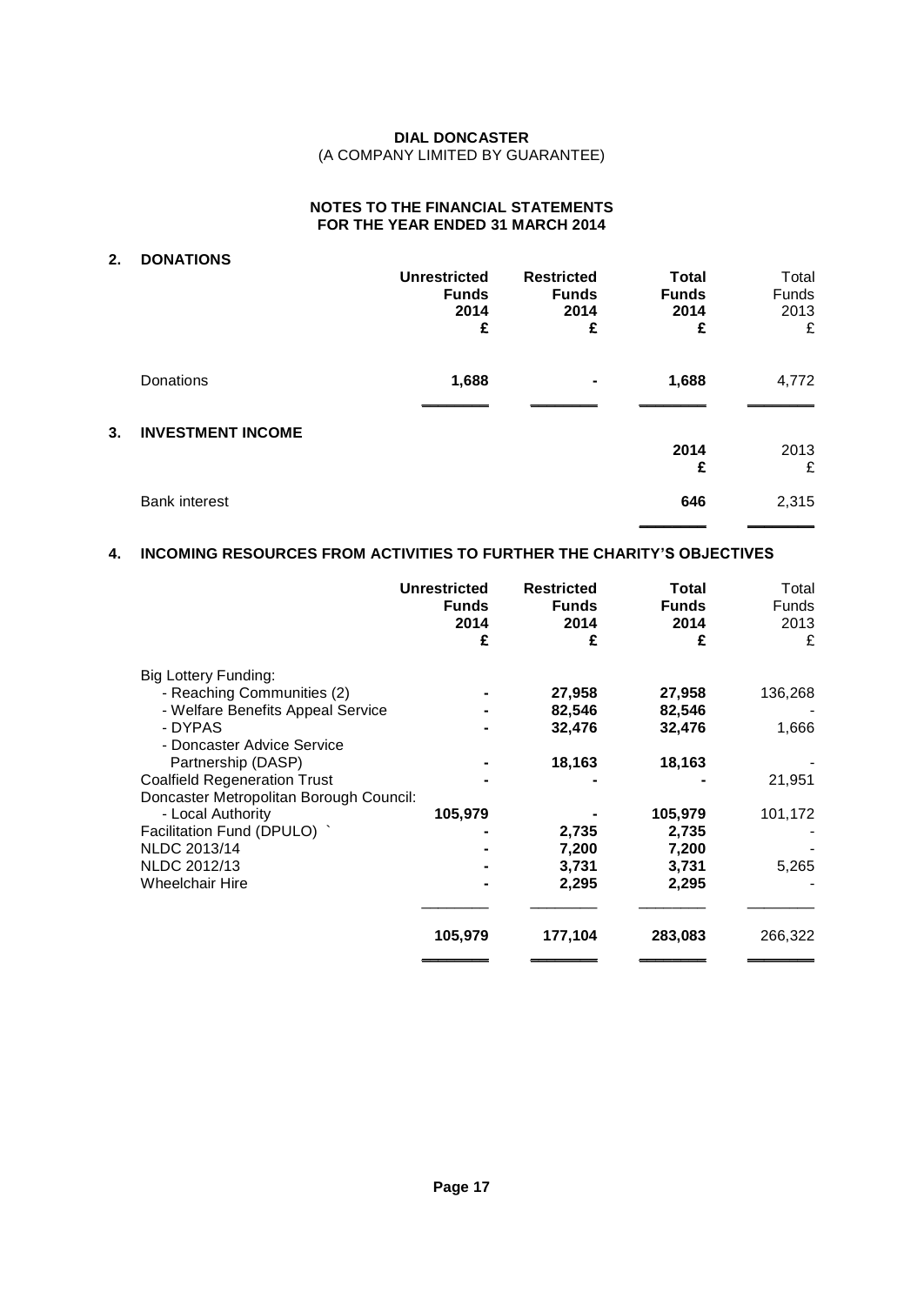## **NOTES TO THE FINANCIAL STATEMENTS FOR THE YEAR ENDED 31 MARCH 2014**

## **5. COSTS OF GENERATING FUNDS**

|                              | <b>Unrestricted</b><br><b>Funds</b><br>2014<br>£ | <b>Restricted</b><br><b>Funds</b><br>2014<br>£ | <b>Total</b><br><b>Funds</b><br>2014<br>£ | Total<br>Funds<br>2013<br>£ |  |
|------------------------------|--------------------------------------------------|------------------------------------------------|-------------------------------------------|-----------------------------|--|
| Premises and operating costs | 93,556                                           | ۰                                              | 93,556                                    | 89,006                      |  |
| Payroll                      | 113,363                                          | ۰                                              | 113,363                                   | 108,898                     |  |
| Fundraising                  | 326                                              | ۰                                              | 326                                       | $\blacksquare$              |  |
|                              | 207,245                                          | ۰                                              | 207,245                                   | 197,904                     |  |

Costs of operating the charity shops have been included above.

## **6. DIRECT CHARITABLE EXPENDITURE**

|                                      | <b>Unrestricted</b> | <b>Restricted</b> | <b>Total</b> | Total   |
|--------------------------------------|---------------------|-------------------|--------------|---------|
|                                      | <b>Funds</b>        | <b>Funds</b>      | <b>Funds</b> | Funds   |
|                                      | 2014                | 2014              | 2014         | 2013    |
|                                      | £                   | £                 | £            | £       |
| Blackpool holiday home               | 4,819               |                   | 4,819        | 6,847   |
| Wheelchair costs                     |                     | 912               | 912          | 2,048   |
| HDU                                  | 1,975               |                   | 1,975        | 1,362   |
| Mablethorpe holiday caravan          | 3,771               |                   | 3,771        | 4,765   |
| Printing, stationery and advertising | 1,509               | 1,402             | 2,911        | 1,814   |
| Telephone and postage                | 620                 | 4,002             | 4,622        | 6,006   |
| <b>Sundries</b>                      | 1,094               | 260               | 1,354        | 3,811   |
| Repairs                              | 528                 |                   | 528          | 6,447   |
| <b>Computer Supplies</b>             | 1,299               | 196               | 1,495        | 3,058   |
| Payroll                              | 154,387             | 145,486           | 299,873      | 287,261 |
| Staff training and expenses          | 3,001               | 2,490             | 5,491        | 13,327  |
| <b>Rent and utilities</b>            | 36,300              | 3,583             | 39,883       | 24,689  |
| Promotion                            | 366                 | 539               | 905          | 8,962   |
| Motor expenses                       | 7,793               | 3,146             | 10,939       | 13,126  |
| Subscriptions                        | 1,018               | 350               | 1,368        | 434     |
| Volunteer expenses                   | 3,668               | 560               | 4,228        | 5,554   |
| Depreciation                         | 9,230               | 9,145             | 18,375       | 19,130  |
| Loss on disposals                    |                     |                   |              | 12,764  |
| Radar keys                           | 372                 |                   | 372          | 428     |
| Insurance                            |                     | 500               | 500          | 1,600   |
| Professional charges                 |                     | 2,611             | 2,611        | 1,794   |
| Recruitment                          | 375                 | 1,600             | 1,975        |         |
| Workshops and creative classes       |                     |                   |              | 4,819   |
| <b>Quality marks</b>                 | 2,550               |                   | 2,550        | 3,990   |
| Publication                          | 180                 | 119               | 299          | 67      |
|                                      | 234,855             | 176,901           | 411,756      | 434,103 |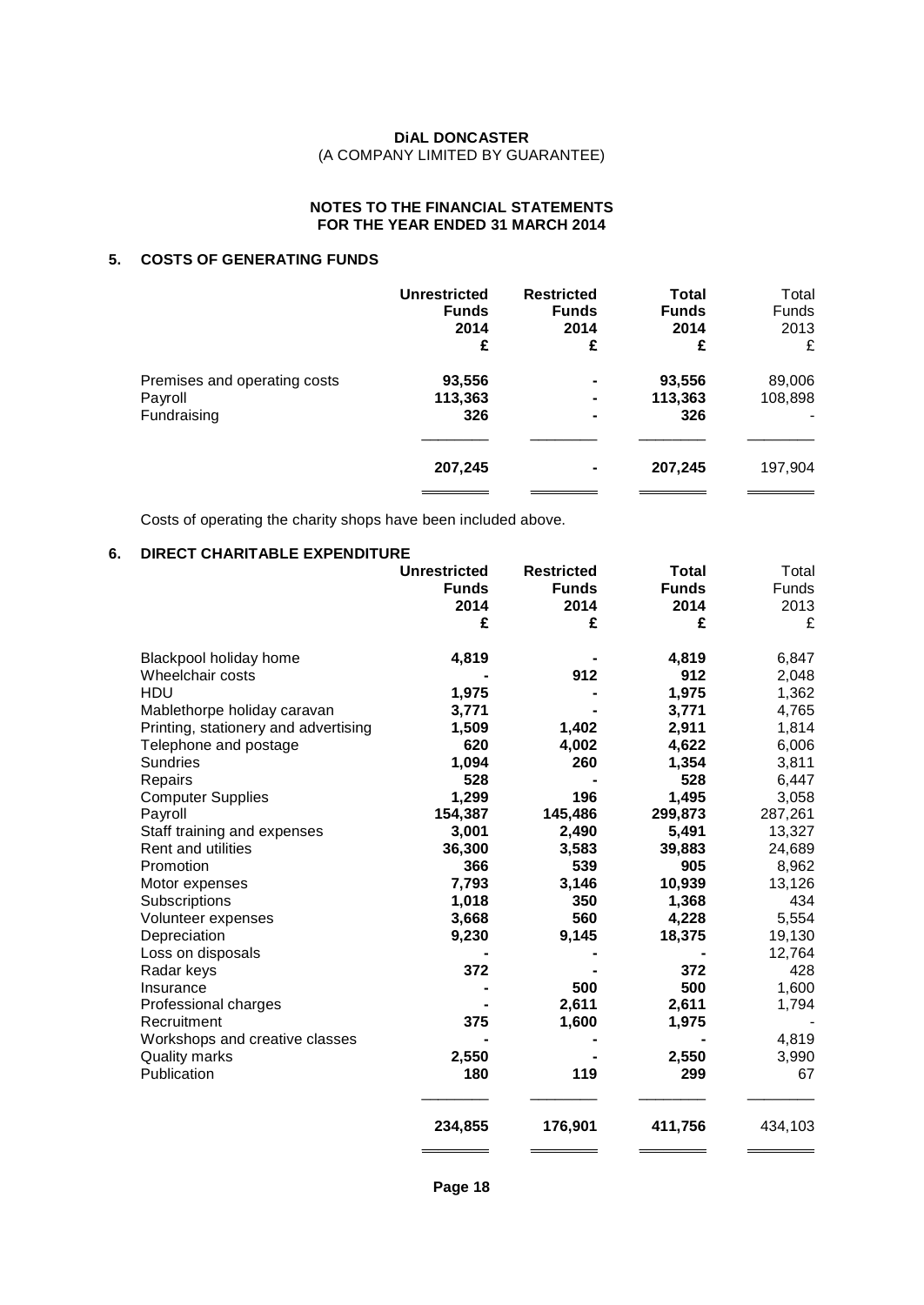## **NOTES TO THE FINANCIAL STATEMENTS FOR THE YEAR ENDED 31 MARCH 2014**

## **7. GOVERNANCE COSTS**

|                                                      | <b>Unrestricted</b><br><b>Funds</b><br>2014<br>£ | <b>Restricted</b><br><b>Funds</b><br>2014<br>£ | Total<br><b>Funds</b><br>2014<br>£ | Total<br>Funds<br>2013<br>£  |  |
|------------------------------------------------------|--------------------------------------------------|------------------------------------------------|------------------------------------|------------------------------|--|
| Payroll<br>Professional<br>Insurance<br>Bank charges | 6,250<br>2,825<br>893<br>126                     | ۰<br>۰<br>۰<br>۰                               | 6,250<br>2,825<br>893<br>126       | 6,000<br>2,800<br>758<br>194 |  |
|                                                      | 10,094                                           | ۰                                              | 10,094                             | 9,752                        |  |

## **8. GOVERNANCE COSTS (BASIS OF ALLOCATION)**

Governance costs are calculated as follows:

- An apportionment of wages based on staff time of the wages of workers
- The audit fees for the organisation
- An apportionment of the insurance fees for the organisation
- The bank charges for the organisation

## **9. NET INCOMING RESOURCES FOR THE YEAR**

| This is stated after charging:                         | 2014<br>£      | 2013<br>£        |  |
|--------------------------------------------------------|----------------|------------------|--|
| Depreciation<br>Loss on disposal of fixed assets       | 18,375<br>۰    | 19,130<br>12,764 |  |
| Auditor's remuneration:<br>- audit<br>- other services | 2,825<br>1,625 | 2,800<br>1,600   |  |
|                                                        |                |                  |  |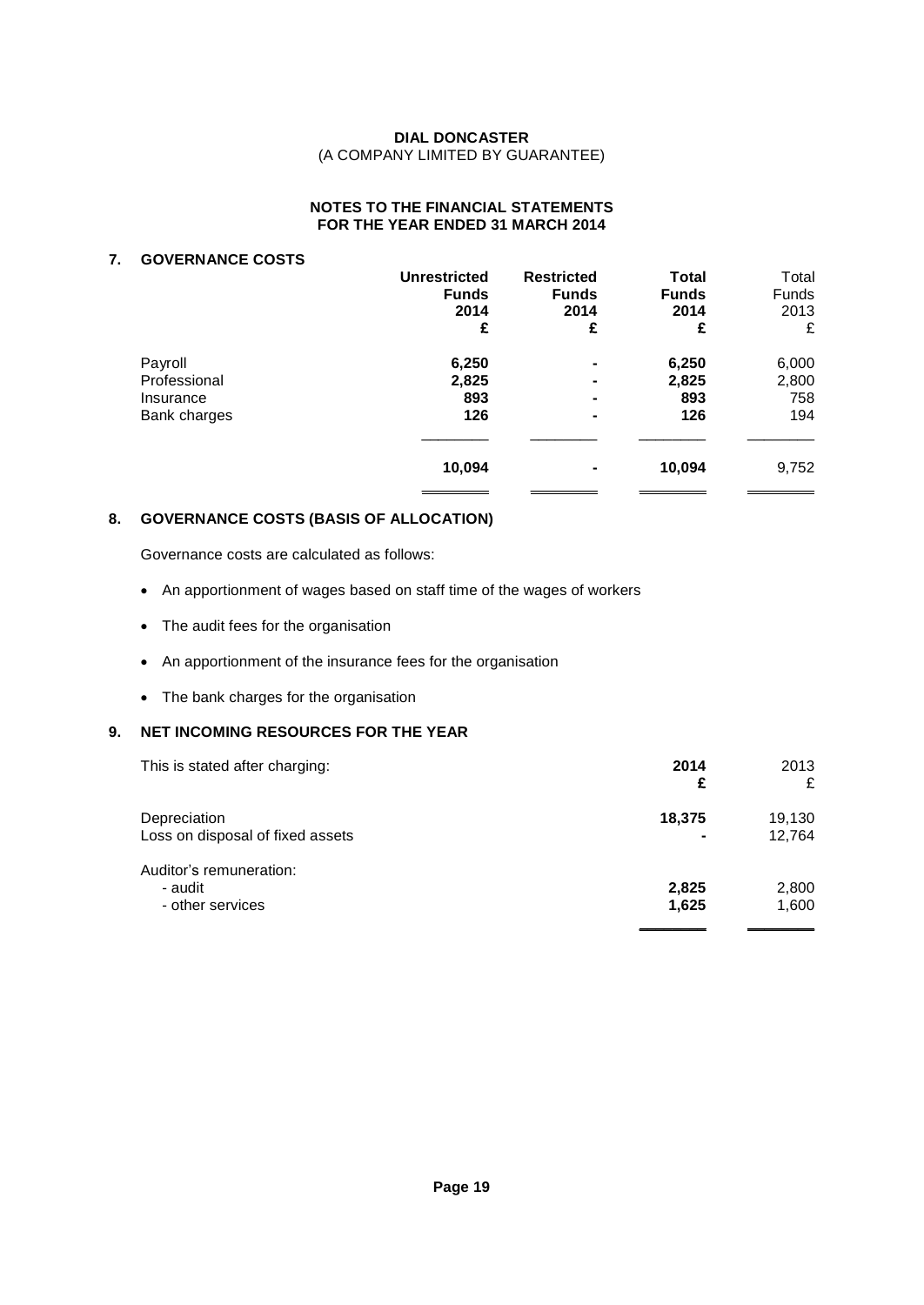## **NOTES TO THE FINANCIAL STATEMENTS FOR THE YEAR ENDED 31 MARCH 2014**

#### **10. STAFF COSTS AND NUMBERS**

| <b>STAFF COSTS AND NUMBERS</b>                  |                       |                |  |
|-------------------------------------------------|-----------------------|----------------|--|
|                                                 | 2014                  | 2013           |  |
| Staff costs were as follows:                    | £                     | £              |  |
| Salaries and wages                              | 373,779               | 376,112        |  |
| <b>Employers National Insurance</b>             | 30,719                | 30,331         |  |
| Pension costs                                   | 14,986                | 15,687         |  |
|                                                 | 419,486               | 422,130        |  |
| No employee earned more than £60,000 per annum. |                       |                |  |
| Average number of employees                     | 2014<br><b>Number</b> | 2013<br>Number |  |
|                                                 |                       |                |  |
| Staff                                           | 22                    | 22             |  |

## **11. TRUSTEE REMUNERATION & RELATED PARTY TRANSACTIONS**

No members of the Management Committee received any remuneration during the year. No travel costs were reimbursed to members of the Management Committee.

Volunteers **51** 49

No Trustee or other person related to the charity had any personal interest in any contract or transaction entered into by the charity during the year (2013: Nil).

## **12. TAXATION**

The company is a charity within the meaning of Para 1 Schedule 6 Finance Act 2010. Accordingly the company is potentially exempt from taxation in respect of income or capital gains within categories covered by Chapter 3 of Part 11 of the Corporation Tax Act 2010 or Section 256 of the Taxation of Chargeable Gains Act 1992, to the extent that such income or gains are applied exclusively to charitable purposes.

No tax charge arose in the period.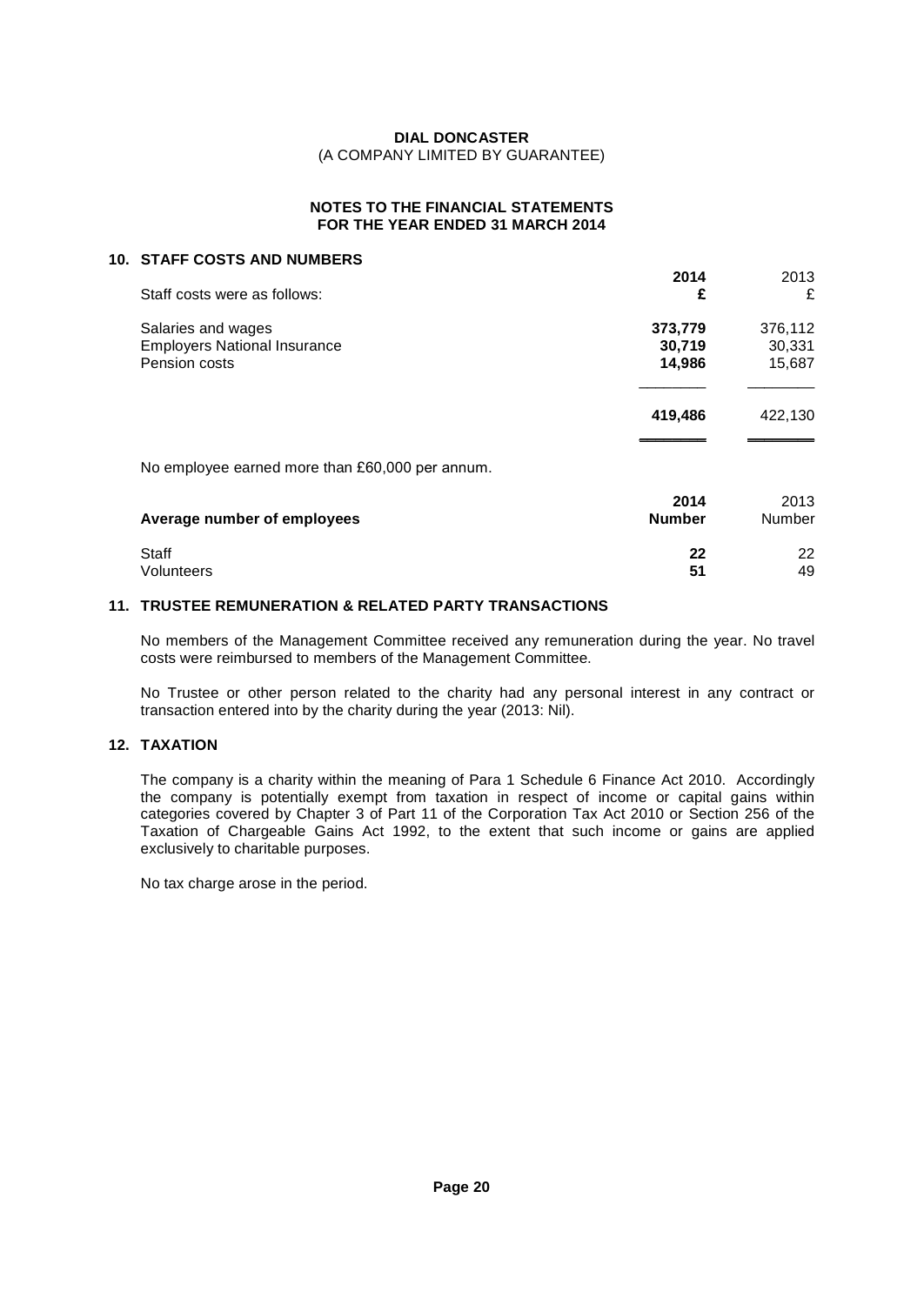## **NOTES TO THE FINANCIAL STATEMENTS FOR THE YEAR ENDED 31 MARCH 2014**

## **13. TANGIBLE FIXED ASSETS**

|                                                                     | Motor vehicles,<br>fixtures,<br>fittings &<br>computer<br>equipment<br>£ | <b>Assets</b><br>for<br>Hire<br>£ | <b>Total</b><br>£ |
|---------------------------------------------------------------------|--------------------------------------------------------------------------|-----------------------------------|-------------------|
| <b>Cost or valuation</b>                                            |                                                                          |                                   |                   |
| At 1 April 2013<br><b>Additions</b>                                 | 123,585<br>3,022                                                         | 58,096                            | 181,681<br>3,022  |
| At 31 March 2014                                                    | 126,607                                                                  | 58,096                            | 184,703           |
| <b>Depreciation</b>                                                 |                                                                          |                                   |                   |
| At 1 April 2013<br>Charge for the year                              | 83,597<br>11,376                                                         | 25,021<br>6,999                   | 108,618<br>18,375 |
| At 31 March 2014                                                    | 94,973                                                                   | 32,020                            | 126,993           |
| Net book value                                                      |                                                                          |                                   |                   |
| At 31 March 2014                                                    | 31,634                                                                   | 26,076                            | 57,710            |
| At 1 April 2013                                                     | 39,988                                                                   | 33,075                            | 73,063            |
| 14. DEBTORS                                                         |                                                                          |                                   |                   |
|                                                                     |                                                                          | 2014<br>£                         | 2013<br>£         |
| Prepayments and accrued income                                      |                                                                          | 27,277                            | 30,290            |
| 15. CREDITORS: Amounts falling due within one year                  |                                                                          |                                   |                   |
|                                                                     |                                                                          | 2014<br>£                         | 2013<br>£         |
| Taxation and social security<br>Other creditors and deferred income |                                                                          | 9,299<br>10,788                   | 8,068<br>12,505   |
|                                                                     |                                                                          | 20,087                            | 20,573            |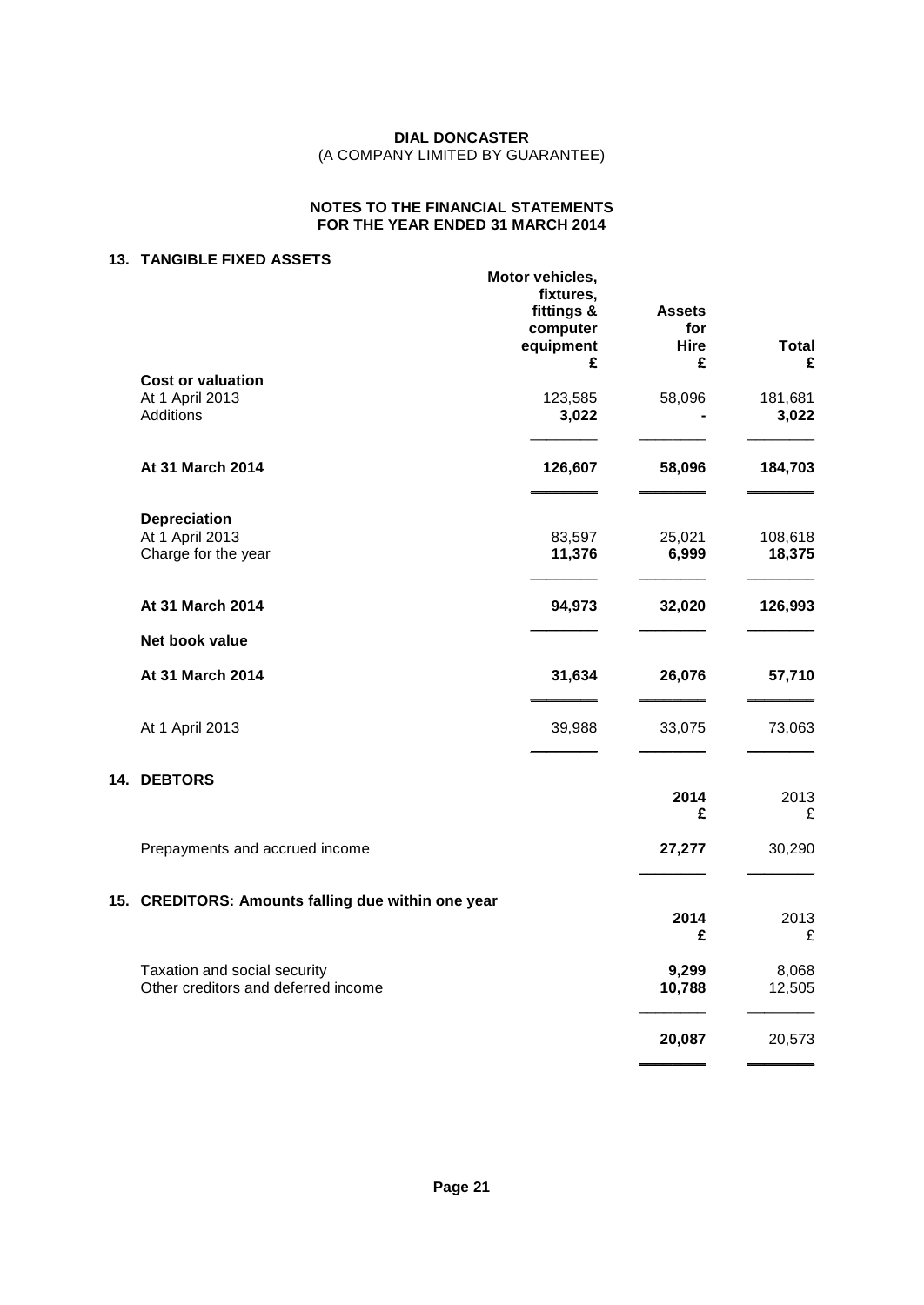## **NOTES TO THE FINANCIAL STATEMENTS FOR THE YEAR ENDED 31 MARCH 2014**

#### **16. RESTRICTED FUNDS**

| טשוט ו שבו טוועבט                    |                          |                                      |                          |                 |                |
|--------------------------------------|--------------------------|--------------------------------------|--------------------------|-----------------|----------------|
|                                      |                          | <b>Balance Movement in resources</b> |                          | <b>Fund</b>     | <b>Balance</b> |
|                                      | 01.04.13                 |                                      | <b>Incoming Outgoing</b> | <b>Transfer</b> | 31.03.14       |
|                                      | £                        | £                                    | £                        | £               | £              |
| <b>Big Lottery Funding:</b>          |                          |                                      |                          |                 |                |
| - Reaching Communities               | 3,950                    |                                      | 797                      |                 | 3,153          |
| - Reaching Communities (2)           |                          | 27,958                               | 25,815                   |                 | 2,143          |
| - Welfare Benefits Appeals Service   |                          | 82,546                               | 82,546                   |                 |                |
| - DYPAS                              |                          | 32,476                               | 32,476                   |                 |                |
| - DASP                               | $\overline{\phantom{a}}$ | 18,163                               | 16,703                   |                 | 1,460          |
| Facilitation Fund (DPULO)            |                          | 2,735                                | 2,750                    | 15              |                |
| NLDC-2013/14                         |                          | 7,200                                | 2,093                    |                 | 5,107          |
| $NLDC - 2012/13$                     | 1,592                    | 3,731                                | 5,373                    | 50              |                |
| <b>Coalfield Regeneration Trust:</b> |                          |                                      |                          |                 |                |
| - Van                                | 4,951                    |                                      | 1,238                    |                 | 3,713          |
| - Security                           | 1,652                    |                                      | 828                      |                 | 824            |
| <b>Wheelchair Hire Service</b>       | 3,326                    | 2,295                                | 531                      |                 | 5,090          |
| Clothworkers Foundation - Van        | 3,446                    |                                      | 862                      |                 | 2,584          |
| <b>DMBC Aiming High</b>              |                          |                                      |                          |                 |                |
| - HDU                                | 14,756                   |                                      | 3,689                    |                 | 11,067         |
| - Mablethorpe Caravan                | 9,728                    |                                      | 1,200                    |                 | 8,528          |
|                                      |                          |                                      |                          |                 |                |
|                                      | 43,401                   | 177,104                              | 176,901                  | 65              | 43,669         |
|                                      |                          |                                      |                          |                 |                |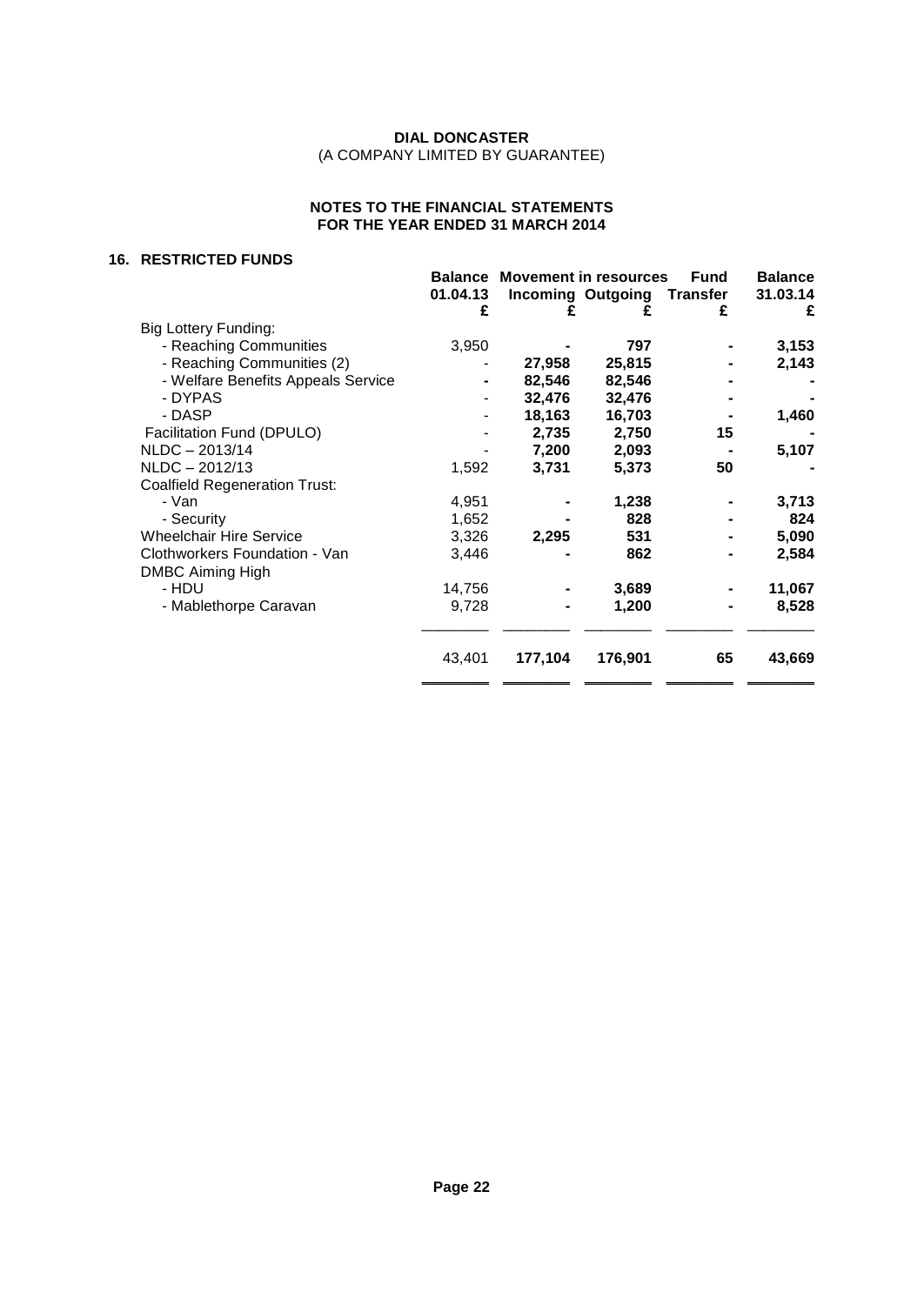#### **NOTES TO THE FINANCIAL STATEMENTS FOR THE YEAR ENDED 31 MARCH 2014**

#### **16. RESTRICTED FUNDS (continued)**

## **Big Lottery Fund**

The Big Lottery Fund has supported the following projects:

- Reaching Communities Health, Fitness and Finance for Hard to Reach Groups project. This project is working to alleviate poverty amongst disabled, vulnerable and disadvantaged people by maximising their income. It provides help and assistance via a telephone helpline on subjects such as, welfare rights, services, facilities and opportunities available to disabled and vulnerable people. The project also supports the BME Community by offering information, advice and advocacy, via the telephone Helpline and at outreach surgeries. The project aims to bring together different ethnic groups using creativity sessions.
- $\bullet$  Welfare Benefits Appeals Service  $-$  This project aims to assist vulnerable people through the complex welfare reform process, right up to and including Tribunal representation.<br>• DYPAS – Doncaster Young Person's Advice Service is a network of agencies providing specialist
- advice to support young people aged between 16-25 years. The partnership includes, Doncaster CAB, M25 and DIAL Doncaster. This project provides advice and support around housing, debt, welfare benefits and community care issues.
- DASP the project is a partnership between 4 key partners, DIAL, CAB, M25 and DWDT. The project aims to develop a framework for the provision of advice services in Doncaster incorporating associate partners working together to strengthen and develop existing and new advice resources for a sustainable future.

Disabled People's User Led Organisation – Facilitation Fund This project is supporting volunteers to develop new skills and build capacity for the organisation.

Neighbourhood Learning in Deprived Communities (NLDC)

This project is providing volunteering placement opportunities to disabled people. The aim is to provide training and mentoring so that they can gain confidence, learn new skills and have a better prospect of moving forward to gain employment.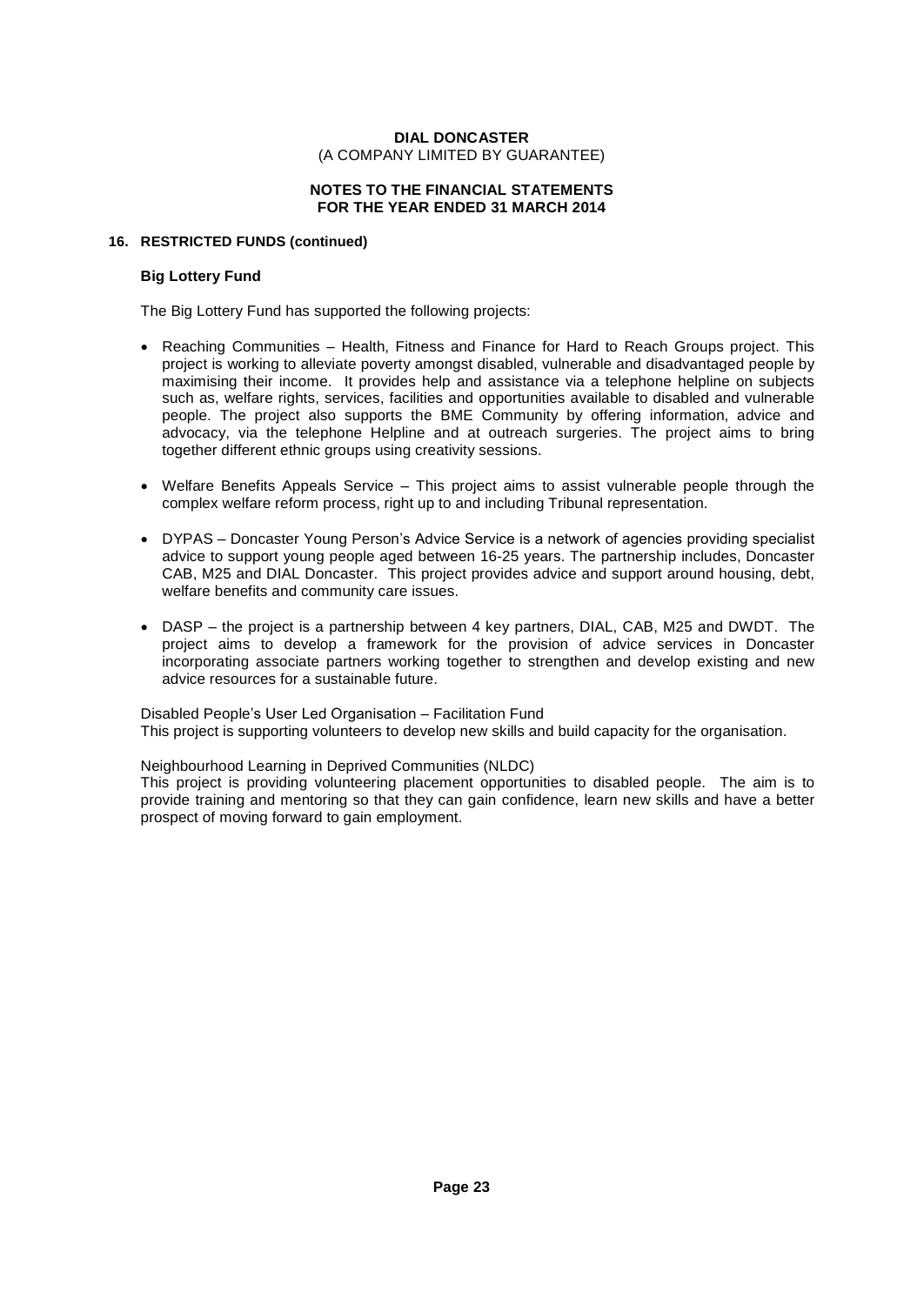## **NOTES TO THE FINANCIAL STATEMENTS FOR THE YEAR ENDED 31 MARCH 2014**

#### **16. RESTRICTED FUNDS (continued)**

Coalfields Regeneration Trust

- Capital funding was received for a van to enable DIAL's Charity Shops to make collections and deliveries.
- Funding was received for capital items to enable better security for the Armthorpe Charity Shop. This has provided an external security shutter, and internal alarm system.

#### Wheelchair Hire

The wheelchair hire generates income by hiring out wheelchairs on a short-term loan basis. This income keeps the wheelchairs in good working order with maintenance and repairs carried out regularly. As and when funds are available new wheelchairs are purchased.

#### Clothworkers Foundation

Capital funding was received fora van to enable DIALís Charity Shops to make collections and deliveries.

#### Doncaster Metropolitan Borough Council

DIAL Doncaster is working in partnership with DMBC Aiming High project. The Aiming High Team have gifted DIAL Doncaster a Mobile High Dependency Changing Unit and a Static Caravan at Mablethorpe.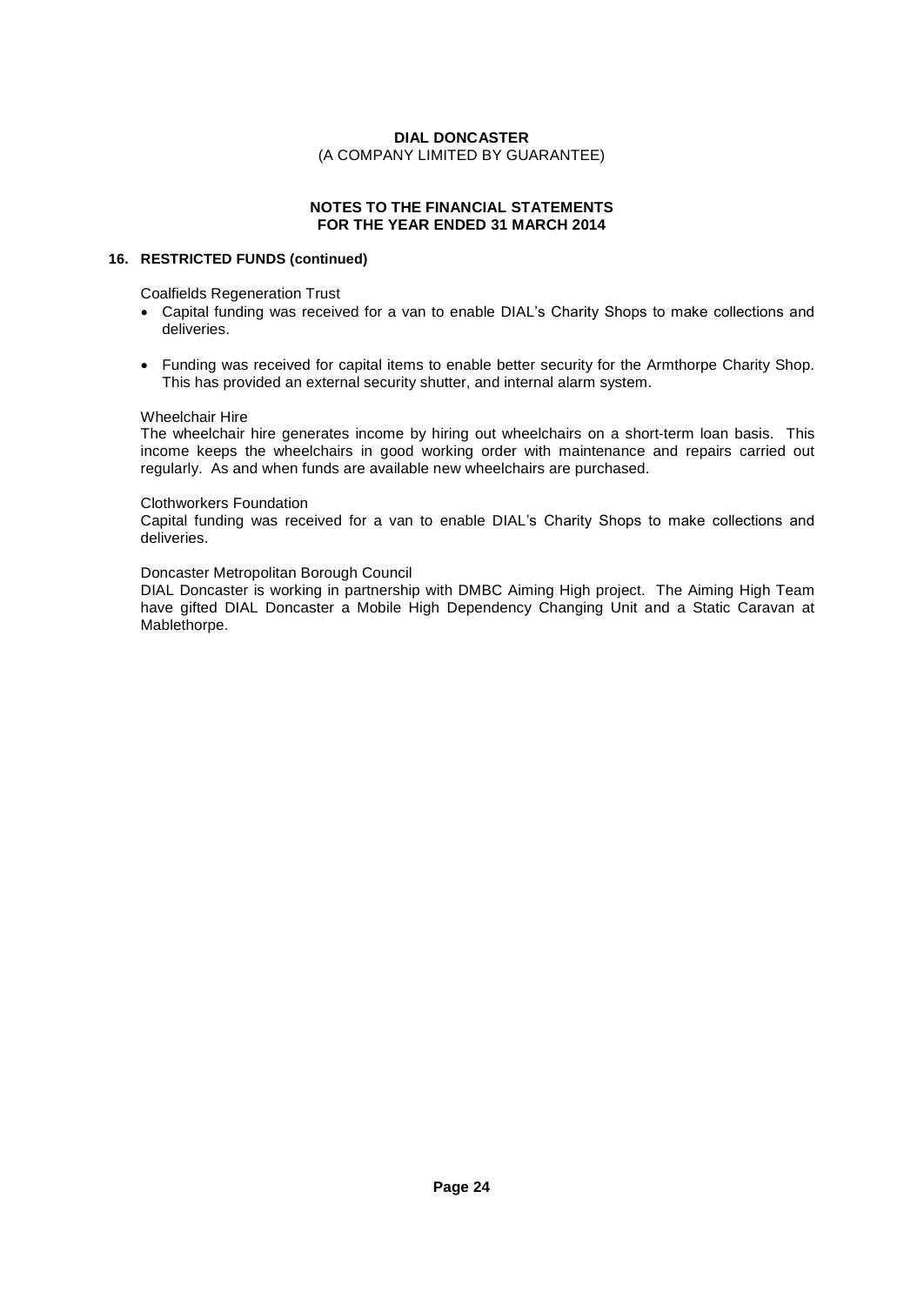#### **NOTES TO THE FINANCIAL STATEMENTS FOR THE YEAR ENDED 31 MARCH 2014**

## **17. DESIGNATED FUNDS**

A part of the accumulated balance of unrestricted funds is held as a provision against future costs arising from any necessary run down in activity due to reduction or withdrawal of funding of the charity by our main grant providers. The sum, which is estimated would be required, is based upon operating costs (excluding the charity shops) for a period of three months, together with the costs of staff redundancies.

## **18. ANALYSIS OF NET ASSETS BETWEEN FUNDS**

Included in the restricted fund balance of **£43,669** are fixed assets amounting to **£29,869** held by the charity. The split of the restricted funds to include fixed assets is as follows:

|                                                          | <b>Tangible</b><br><b>Fixed</b> | <b>Net</b><br><b>Current</b> |              |
|----------------------------------------------------------|---------------------------------|------------------------------|--------------|
|                                                          | <b>Assets</b>                   | <b>Assets</b>                | <b>Total</b> |
|                                                          | £                               | £                            | £            |
| <b>Big Lottery</b>                                       |                                 |                              |              |
| - Reaching Communities                                   | 3,153                           |                              | 3,153        |
| - Reaching Communities (2)                               |                                 | 2,143                        | 2,143        |
| - DYPAS                                                  |                                 | 1,460                        | 1,460        |
| NLDC 2013/14                                             |                                 | 5,107                        | 5,107        |
| <b>Coalfields Regeneration Trust</b>                     |                                 |                              |              |
| - Van                                                    | 3,713                           |                              | 3,713        |
| - Security                                               | 824                             |                              | 824          |
| <b>Wheelchair Hire Service</b>                           |                                 | 5,090                        | 5,090        |
| Clothworkers Foundation - Van<br><b>DMBC Aiming High</b> | 2,584                           |                              | 2,584        |
| - HDU                                                    | 11,067                          |                              | 11,067       |
| - Mablethorpe Caravan                                    | 8,528                           |                              | 8,528        |
|                                                          | 29,869                          | 13,800                       | 43,669       |
| <b>Restricted funds</b>                                  | 29,869                          | 13,800                       | 43,669       |
| Designated funds                                         |                                 | 127,434                      | 127,434      |
| Unrestricted funds                                       | 27,841                          | 132,537                      | 160,378      |
|                                                          | 57,710                          | 273,771                      | 331,481      |
|                                                          |                                 |                              |              |

Due to the nature of the charity, it is impracticable to fully segregate fixed assets between those used for direct charitable purposes and those used for other purposes.